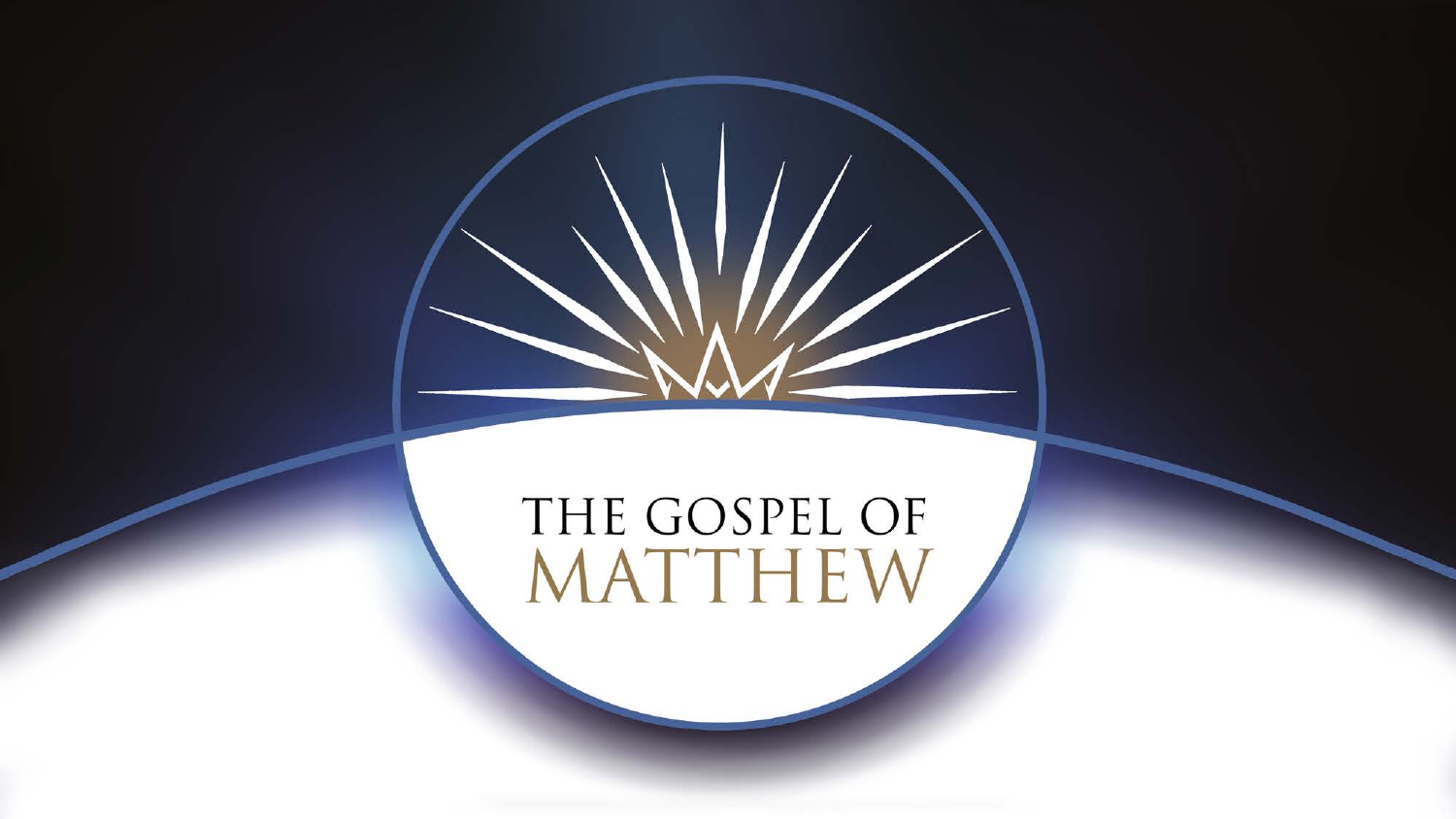

- <sup>1</sup> Seeing the crowds, he went up on the mountain, and when he sat down, his disciples came to him. 2 And he opened his mouth and taught them, saying:
- <sup>3</sup> "Blessed are the poor in spirit, for theirs is the kingdom of heaven.
- <sup>4</sup> Blessed are those who mourn, for they shall be comforted.
- <sup>5</sup> Blessed are the meek, for they shall inherit the earth.
- <sup>6</sup> Blessed are those who hunger and thirst for righteousness, for they shall be satisfied."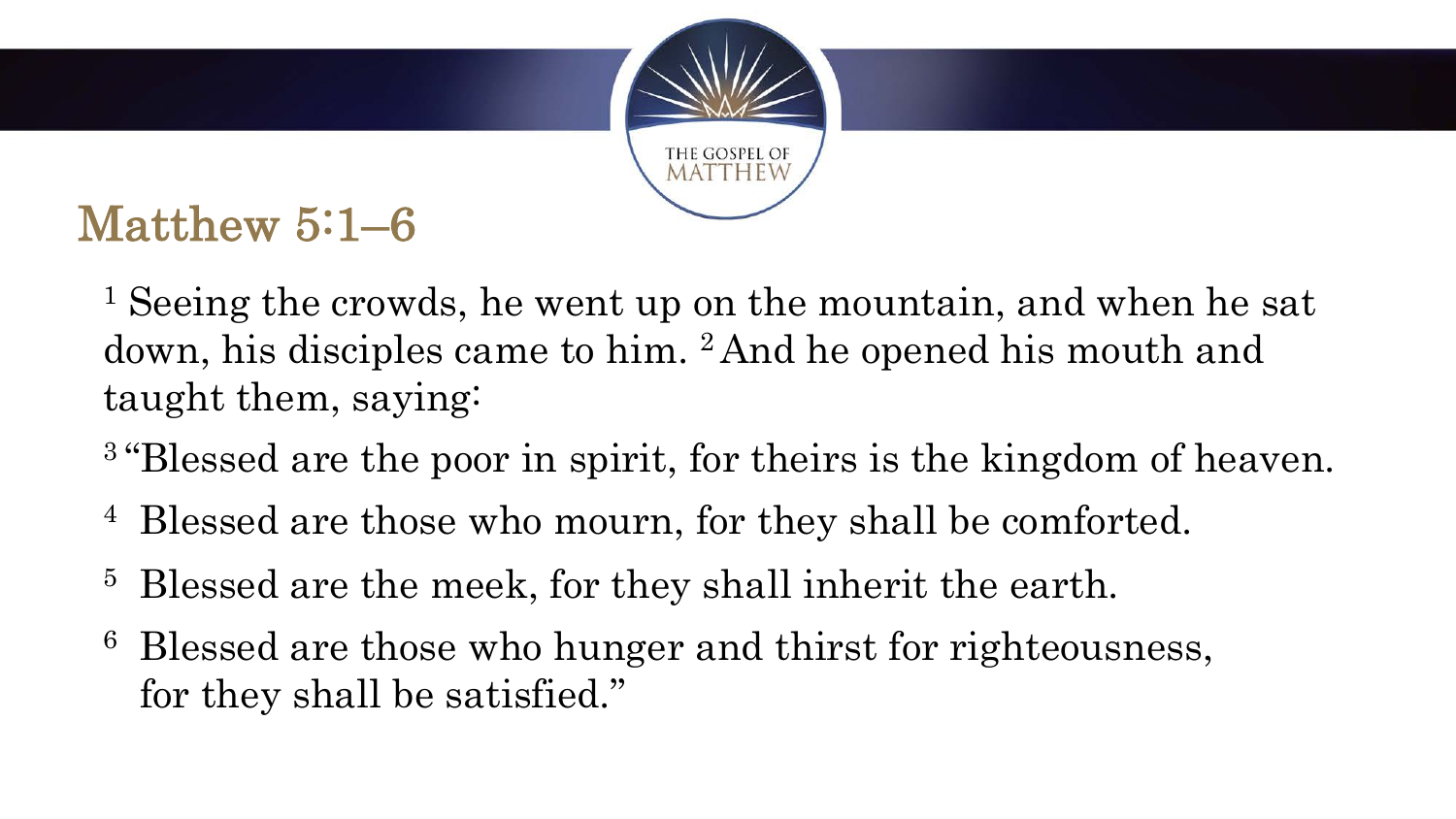

- <sup>7</sup> Blessed are the merciful, for they shall receive mercy.
- <sup>8</sup> Blessed are the pure in heart, for they shall see God.
- <sup>9</sup> Blessed are the peacemakers, for they shall be called sons of God.
- <sup>10</sup> Blessed are those who are persecuted for righteousness' sake, for theirs is the kingdom of heaven.

<sup>11</sup> Blessed are you when others revile you and persecute you and utter all kinds of evil against you falsely on my account. 12 Rejoice and be glad, for your reward is great in heaven, for so they persecuted the prophets who were before you."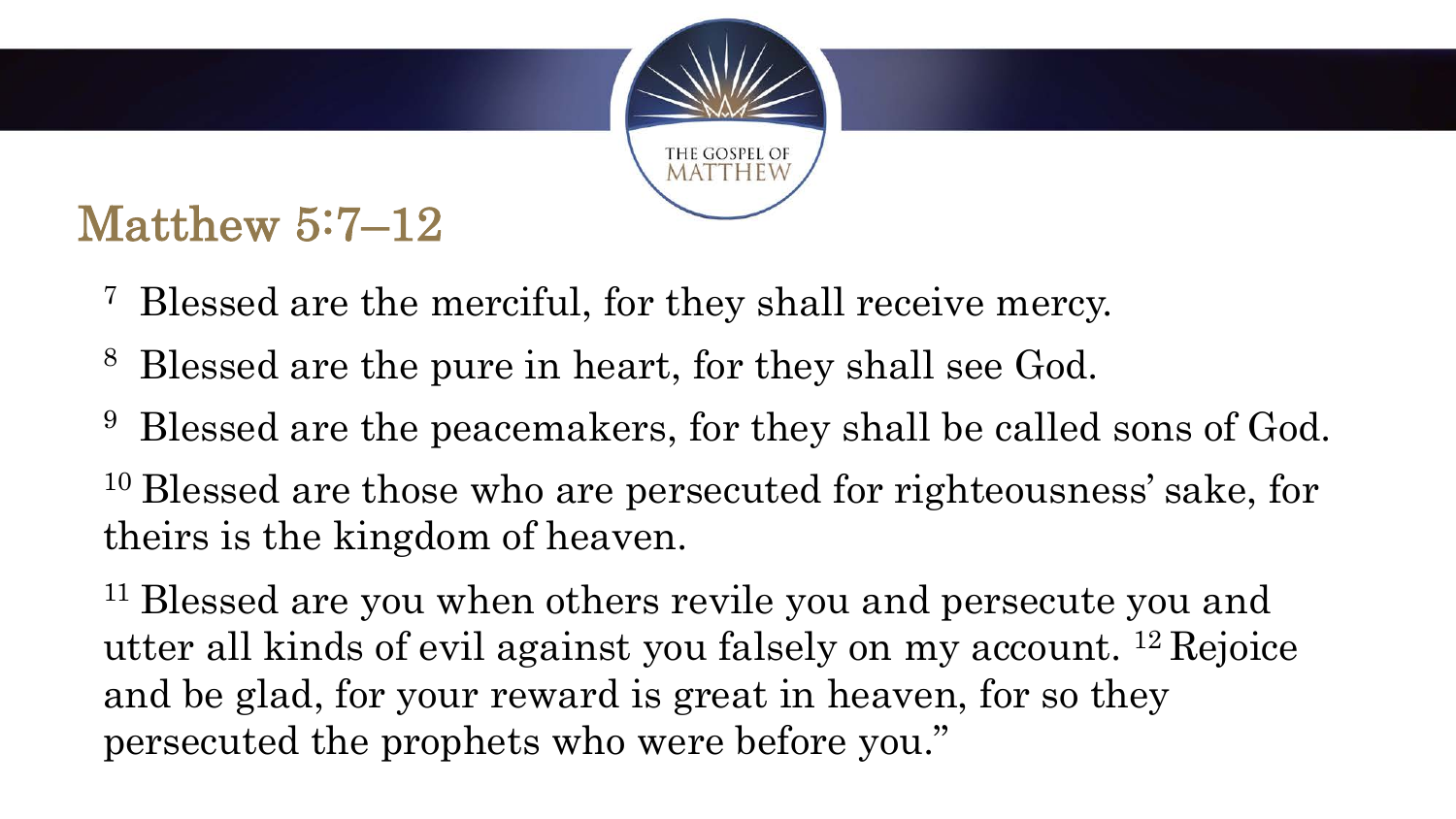

### Surprising Indicators of Spiritual Life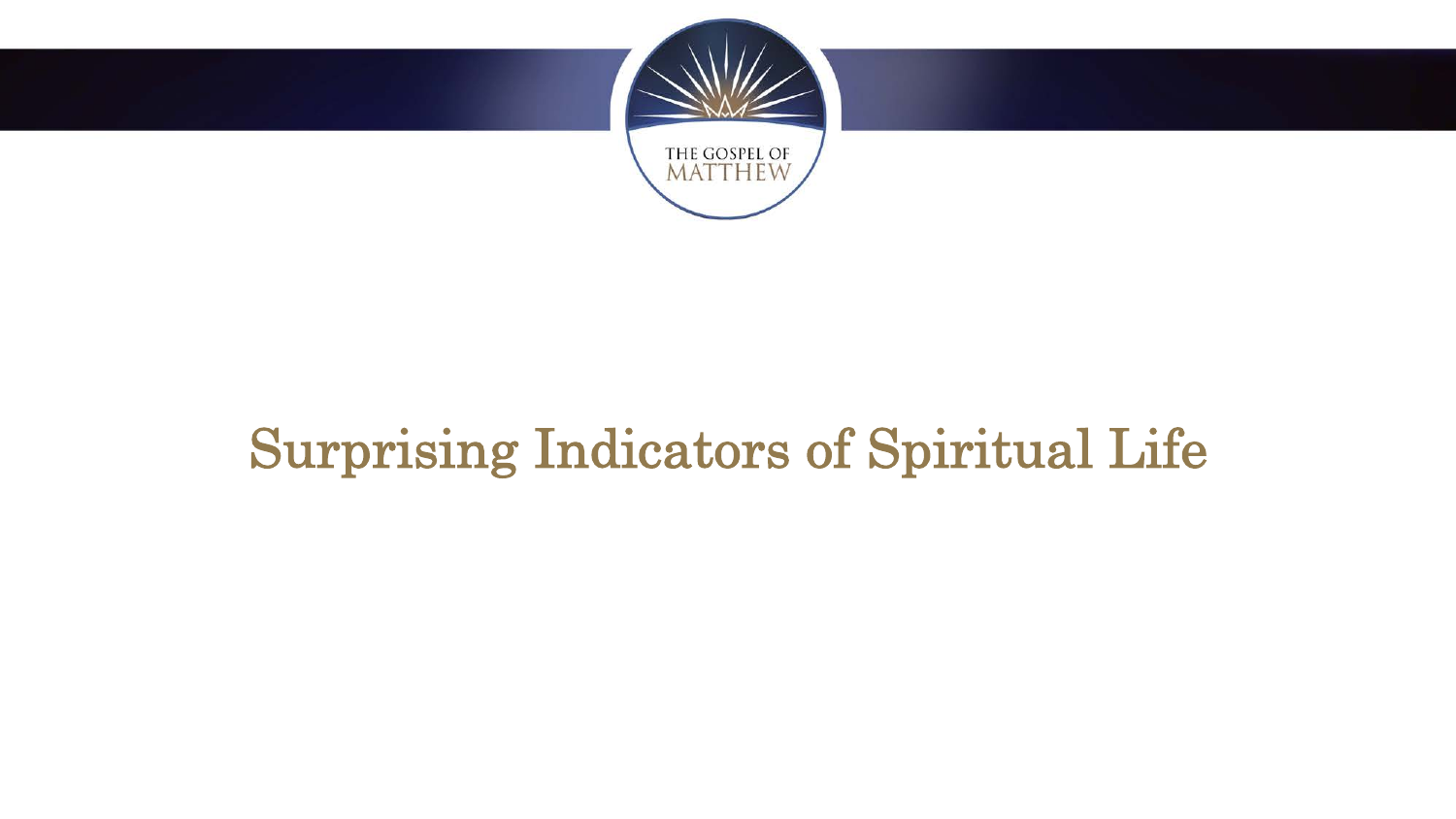

<sup>7</sup> Blessed are the merciful, for they shall receive mercy.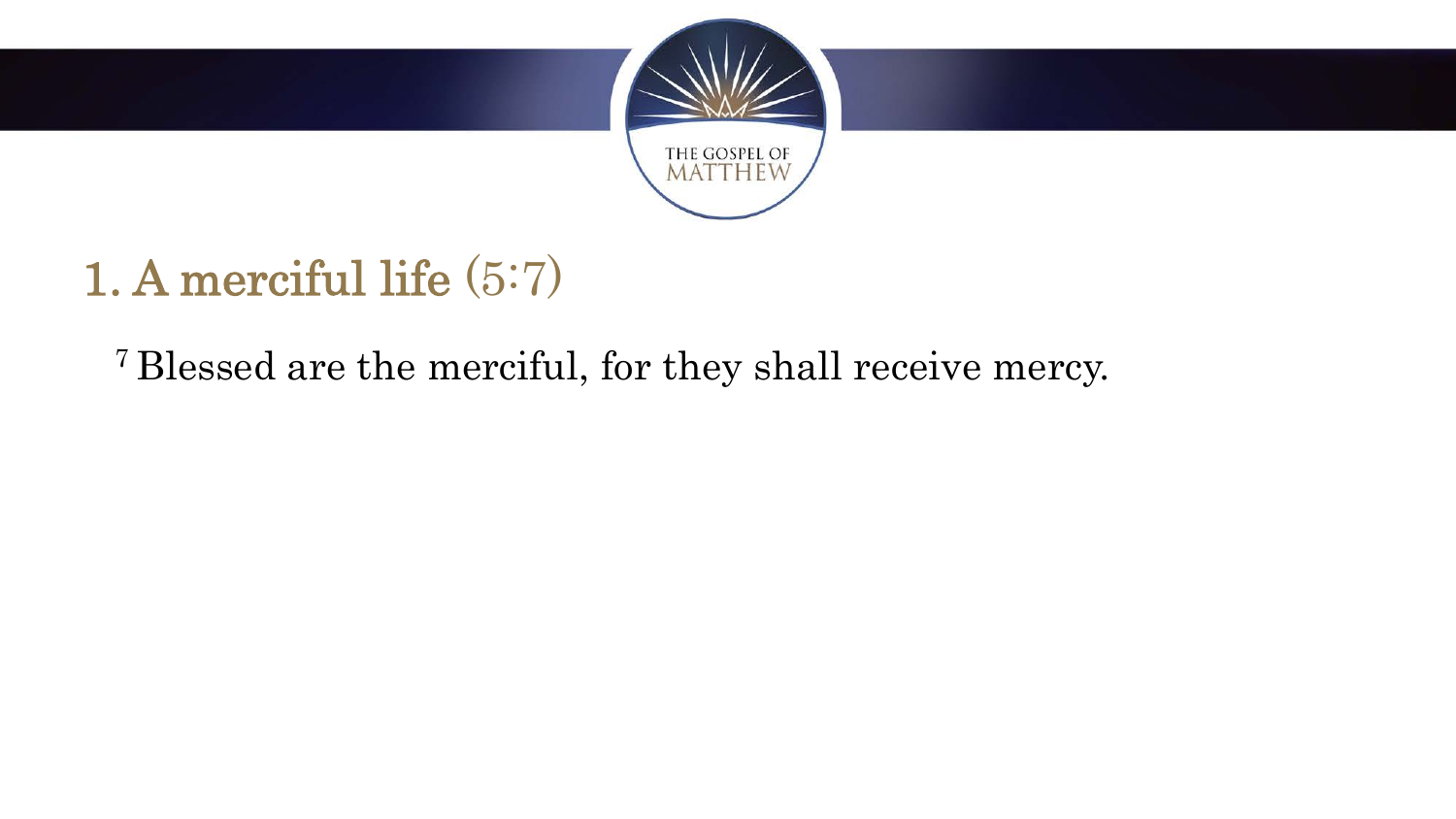

1 John 3:18: …let us not love in word or speech, but in action and in truth.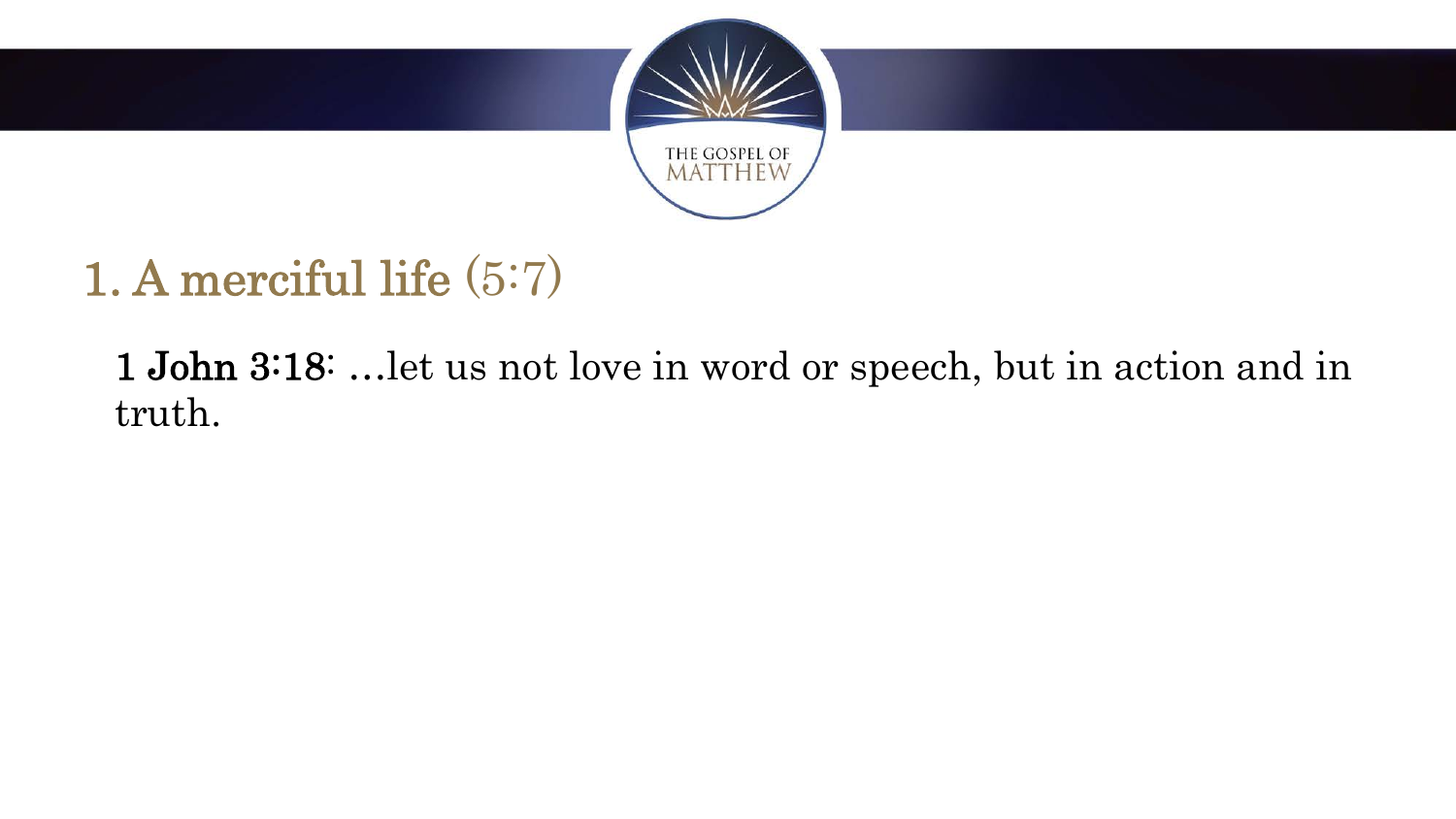

**James 2:13:** For judgment is without mercy to one who has shown no mercy.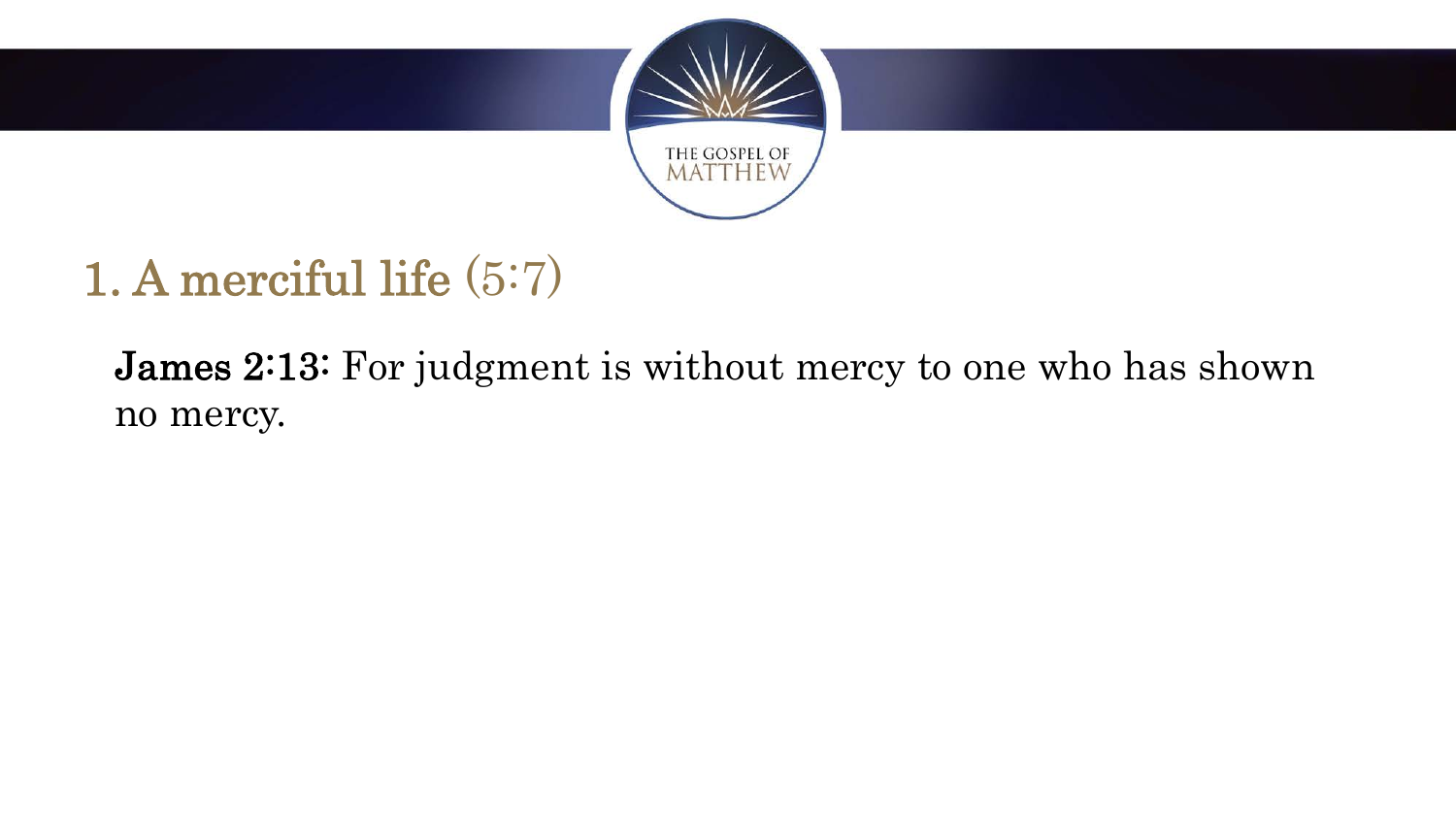

Matthew 18:32–33: <sup>32</sup> "I forgave you all that debt because you begged me. 33 Shouldn't you also have had mercy on your fellow servant, as I had mercy on you?"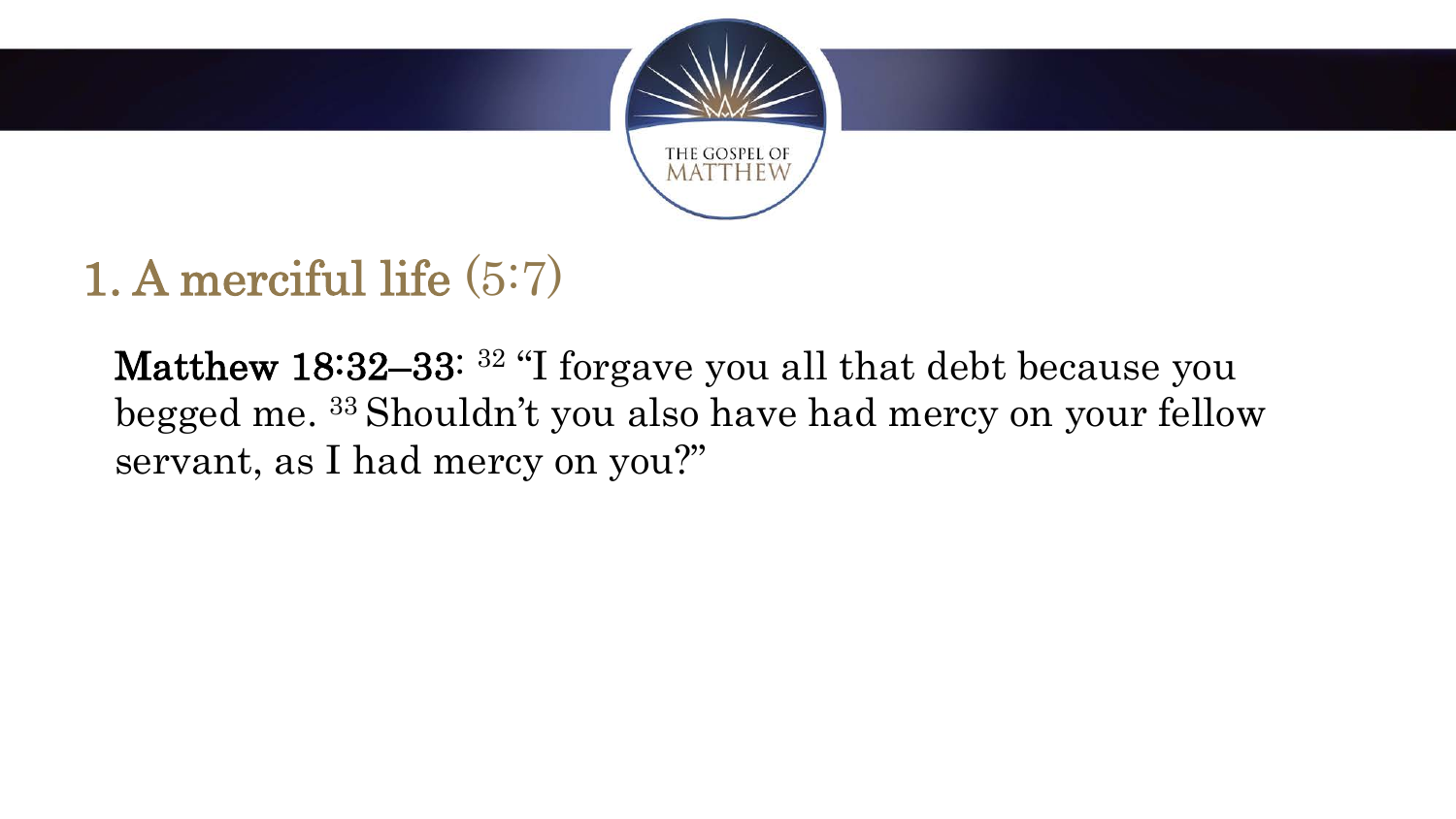

Ephesians 4:32: Be kind to one another, tenderhearted, forgiving one another, as God in Christ forgave you.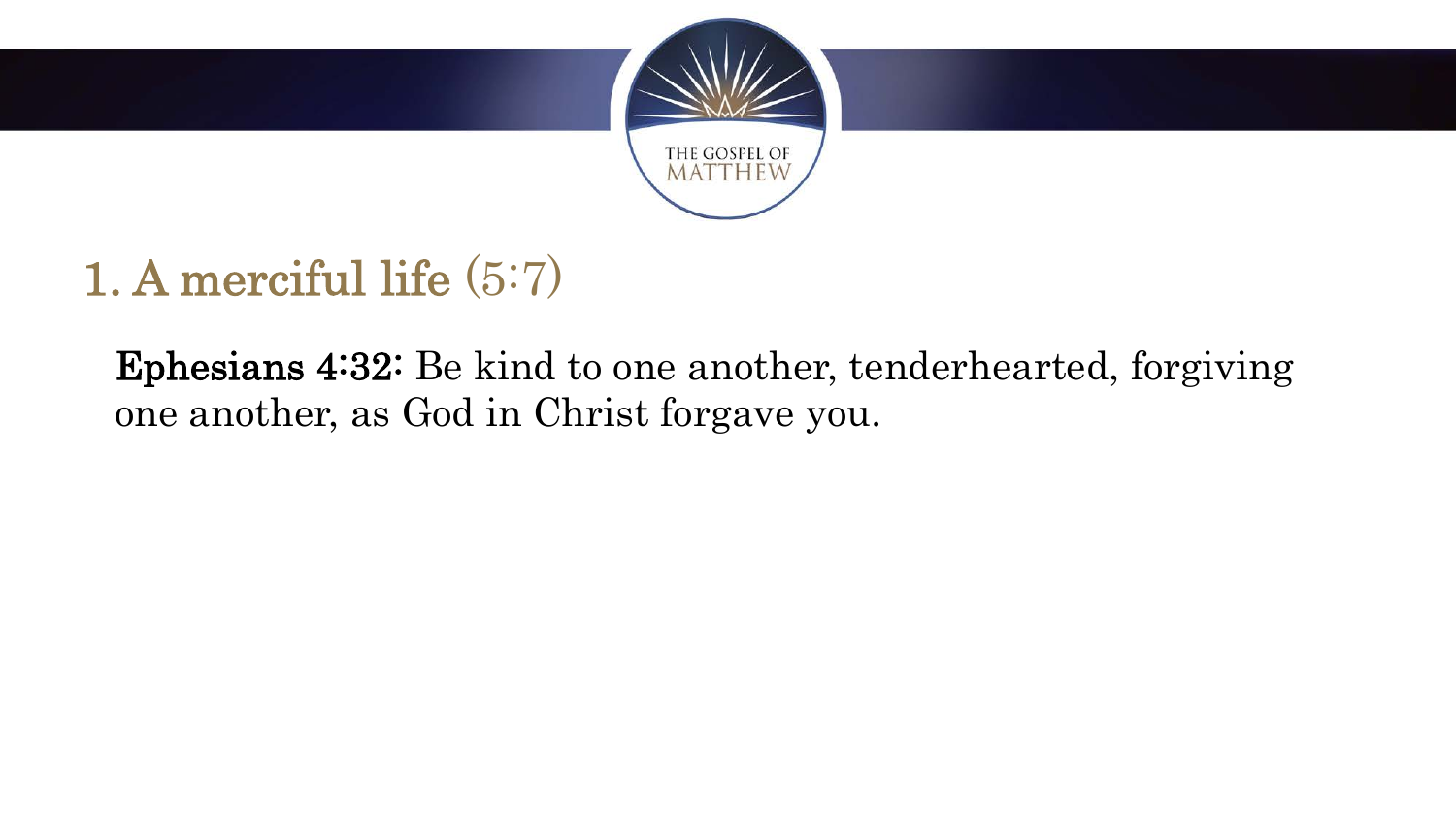

#### <sup>8</sup> Blessed are the pure in heart, for they shall see God.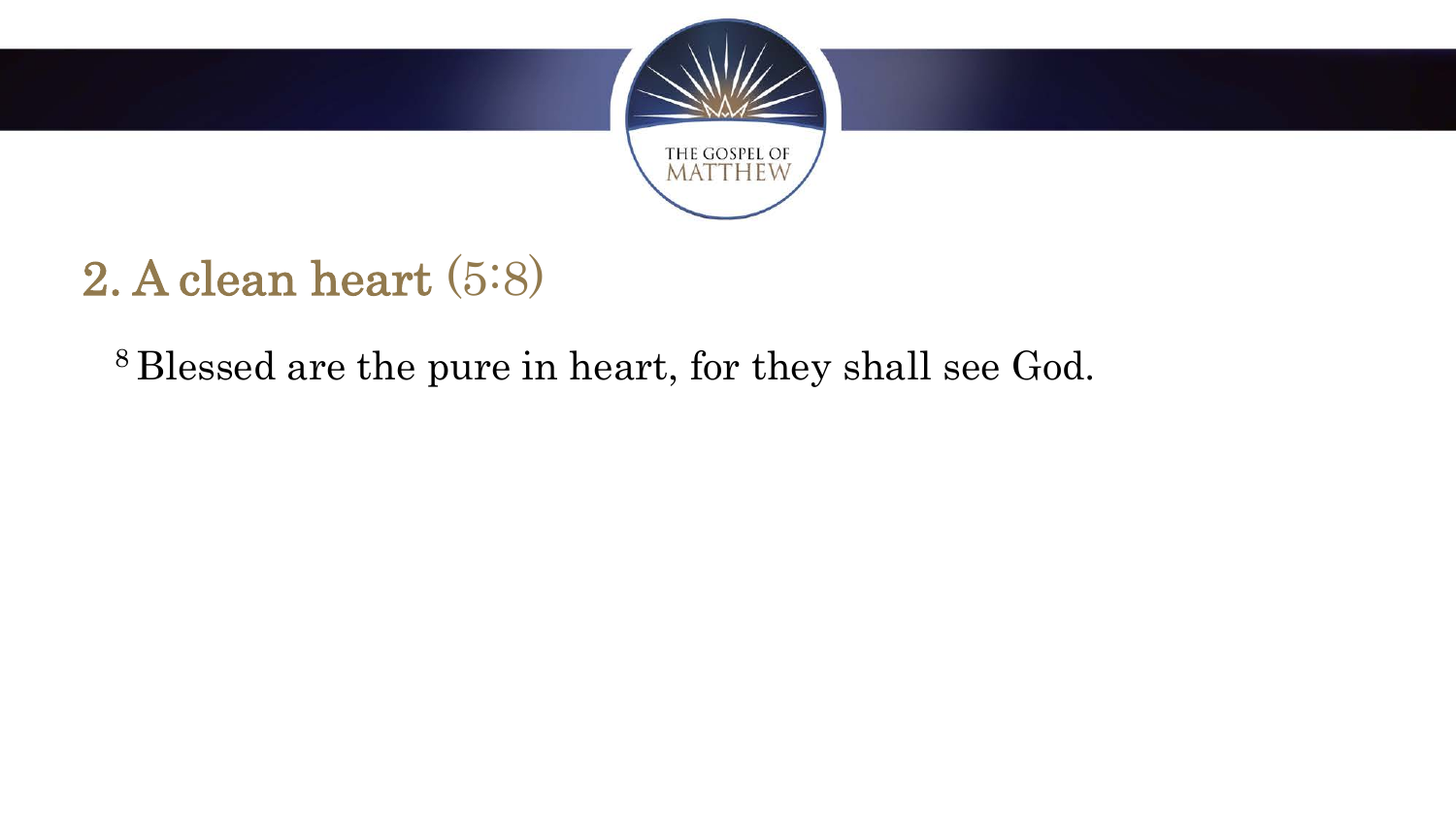

Matthew 15:18–19: <sup>18</sup> But what comes out of the mouth proceeds from the heart… 19 For out of the heart come evil thoughts, murder, adultery, sexual immorality, theft, false witness, slander.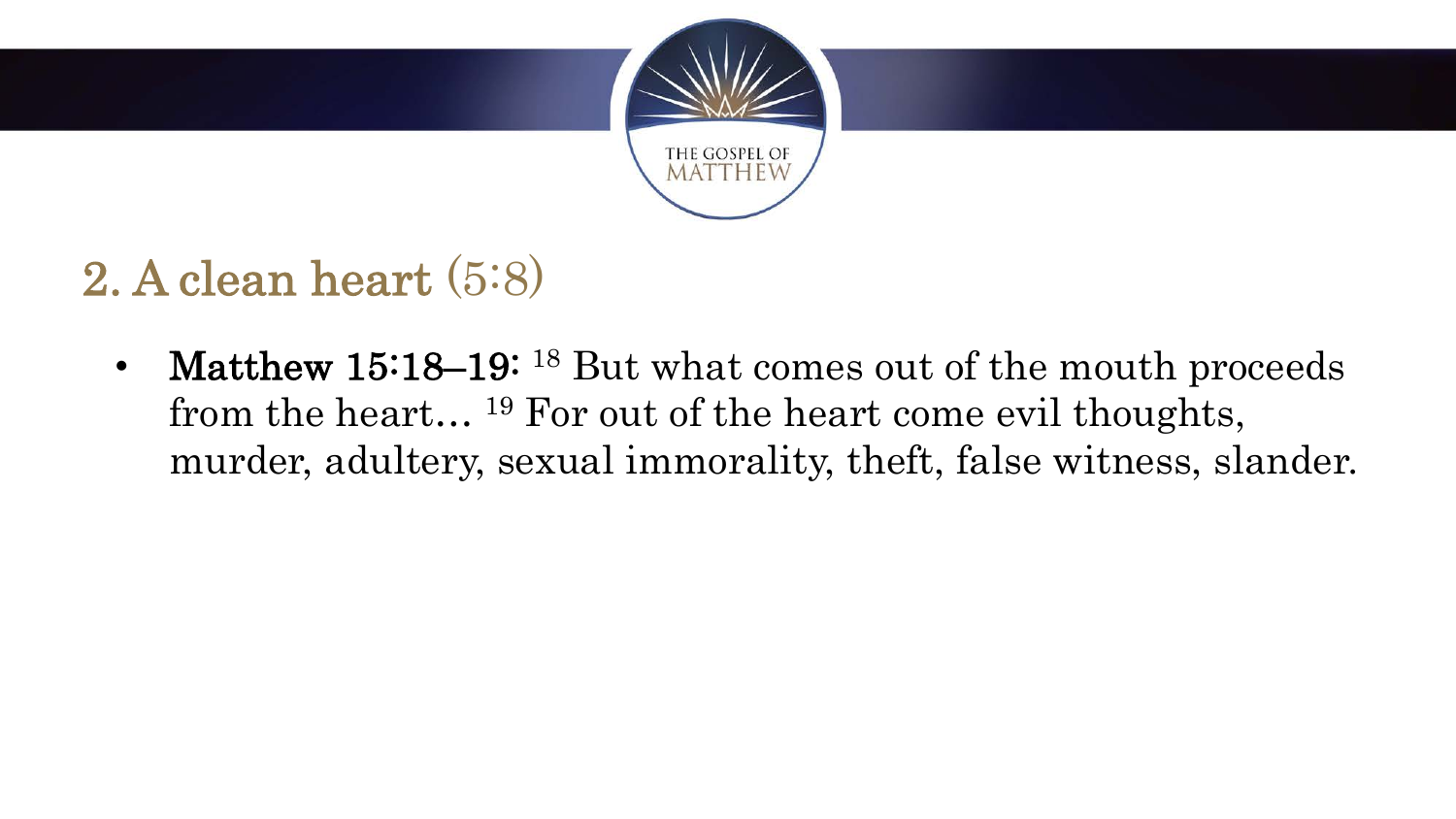

- Matthew 15:18–19: <sup>18</sup> But what comes out of the mouth proceeds from the heart… 19 For out of the heart come evil thoughts, murder, adultery, sexual immorality, theft, false witness, slander.
- 1 **Samuel 16:7: "...** man looks on the outward appearance, but the LORD looks on the heart."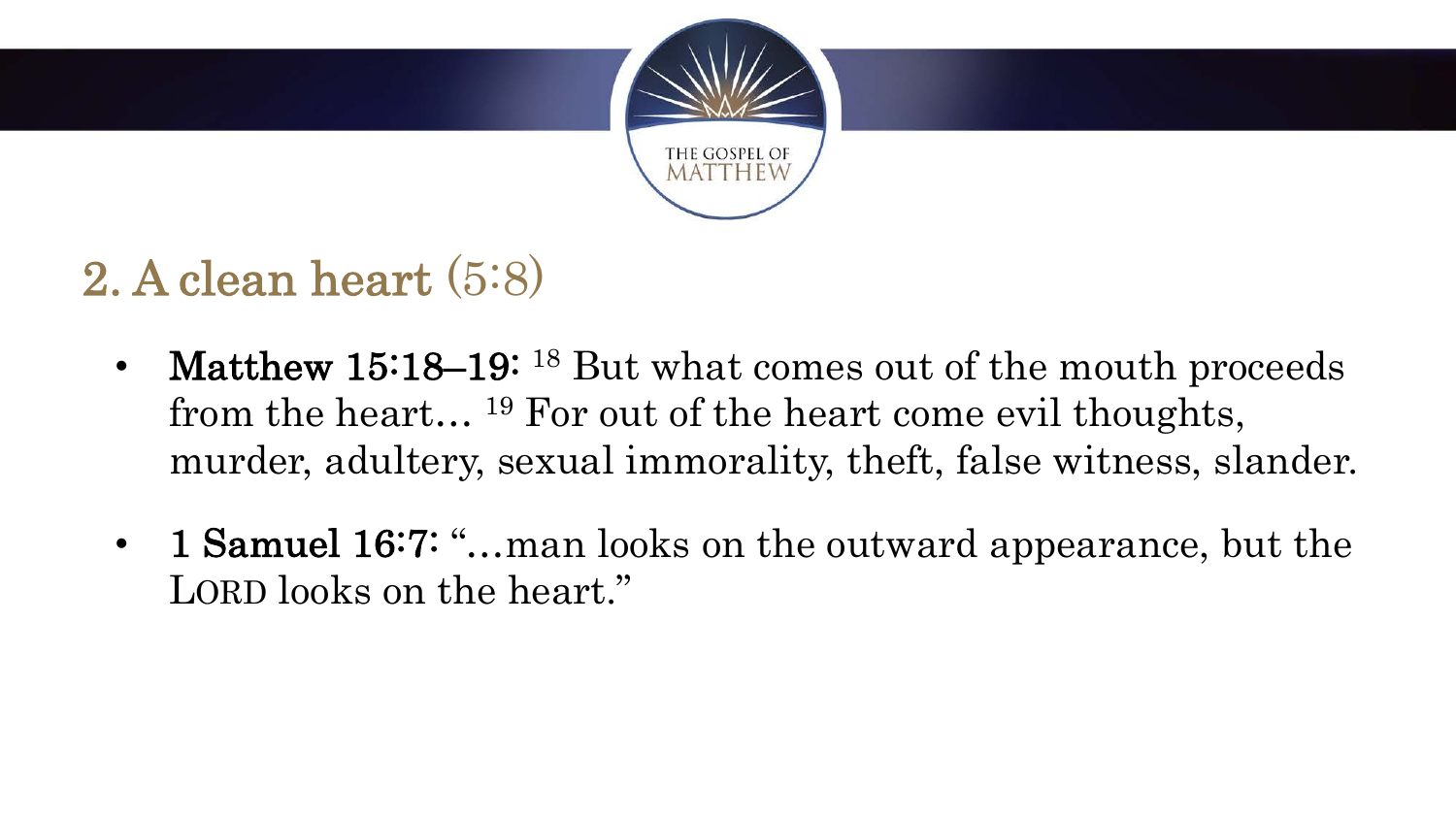

- Matthew 15:18–19: <sup>18</sup> But what comes out of the mouth proceeds from the heart… 19 For out of the heart come evil thoughts, murder, adultery, sexual immorality, theft, false witness, slander.
- 1 **Samuel 16:7: "...** man looks on the outward appearance, but the LORD looks on the heart."
- Ezekiel 36:26: And I will give you a new heart...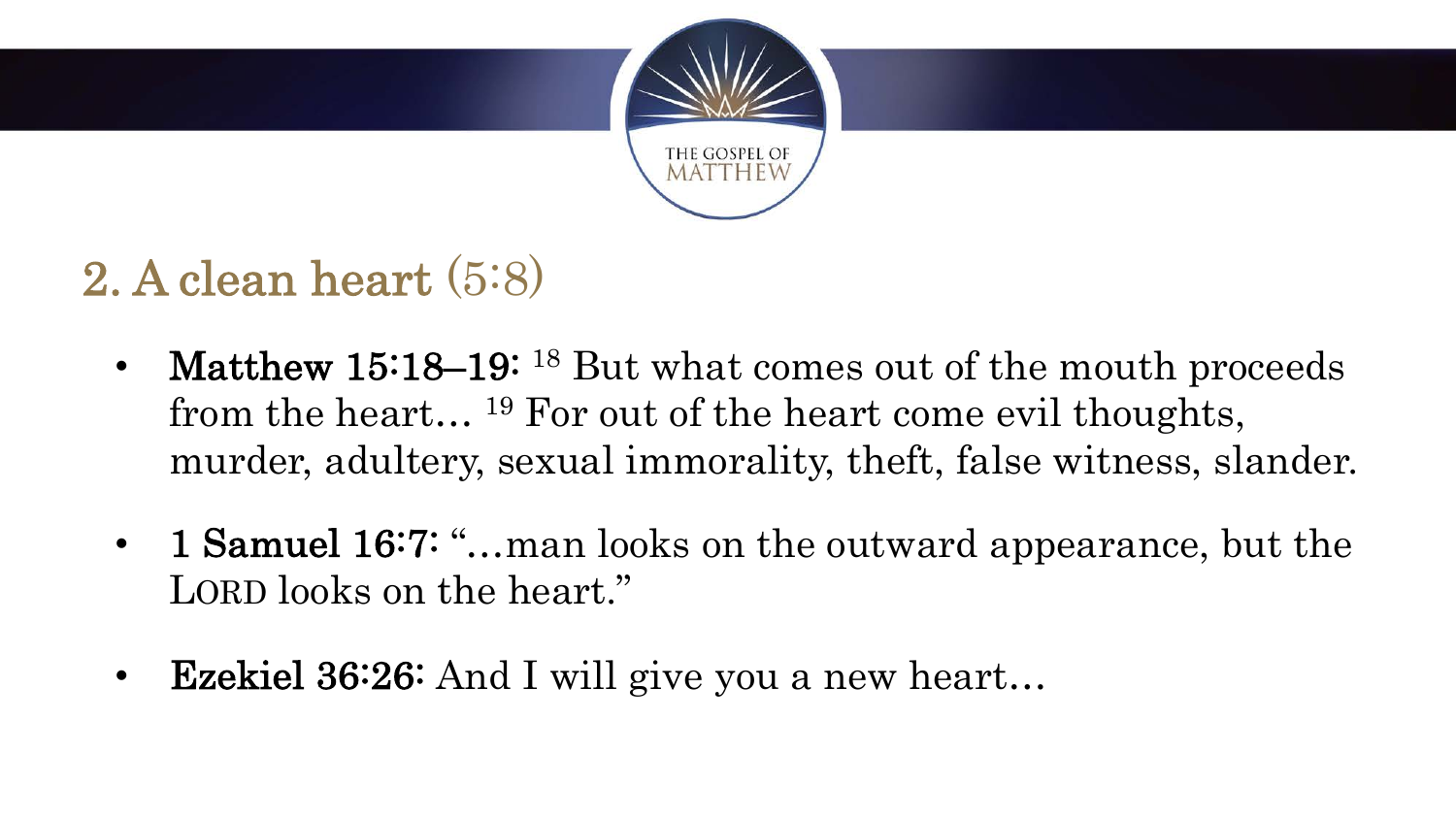

"The Christian faith is not something on the surface of a man's life, it is not merely a kind of coating or veneer."

— Martyn Lloyd-Jones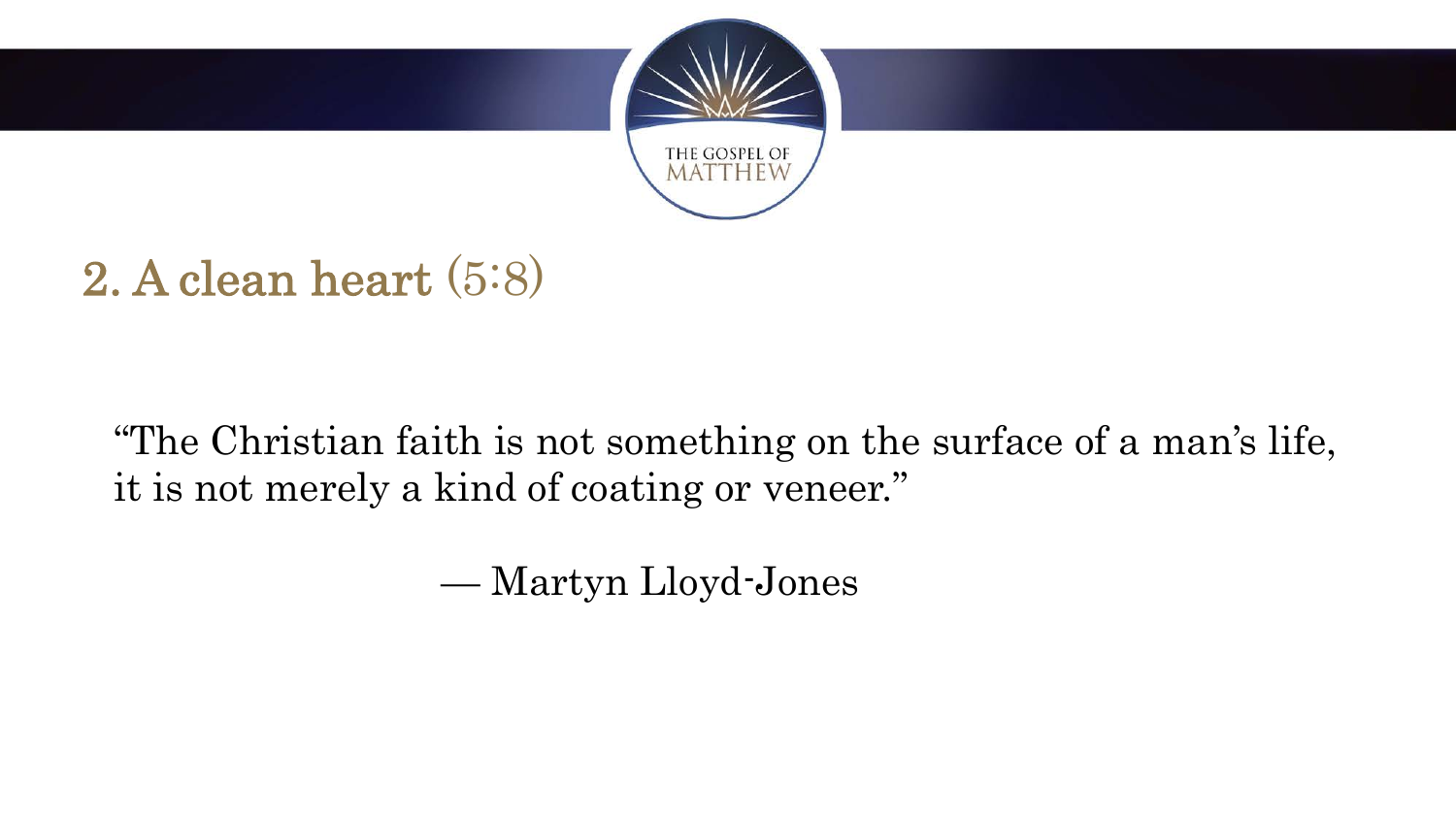

Psalm 86:11: …unite my heart to fear your name.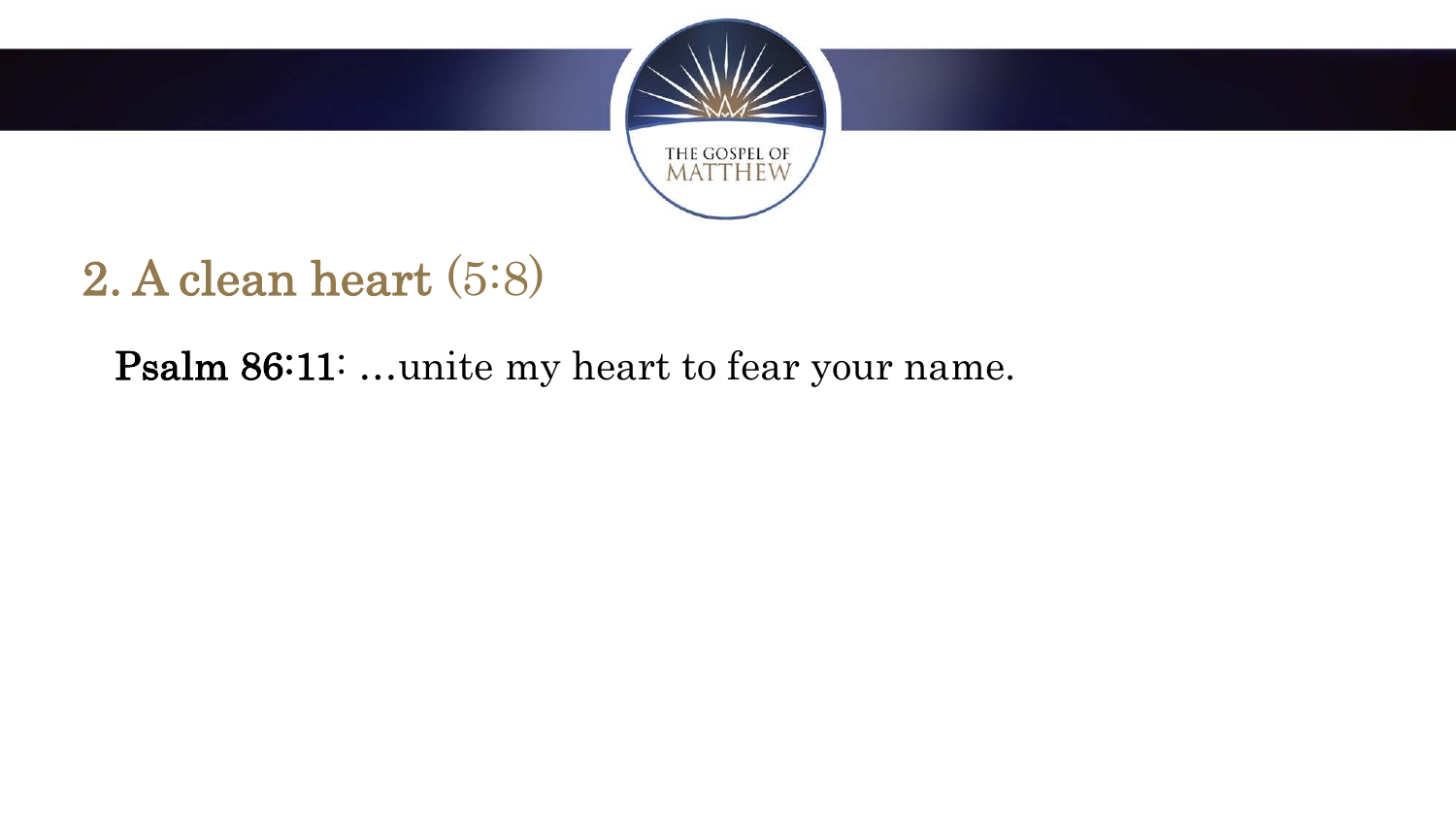

2 Timothy 2:21: So if anyone purifies himself from anything dishonorable, he will be a special instrument, set apart, useful to the Master, prepared for every good work.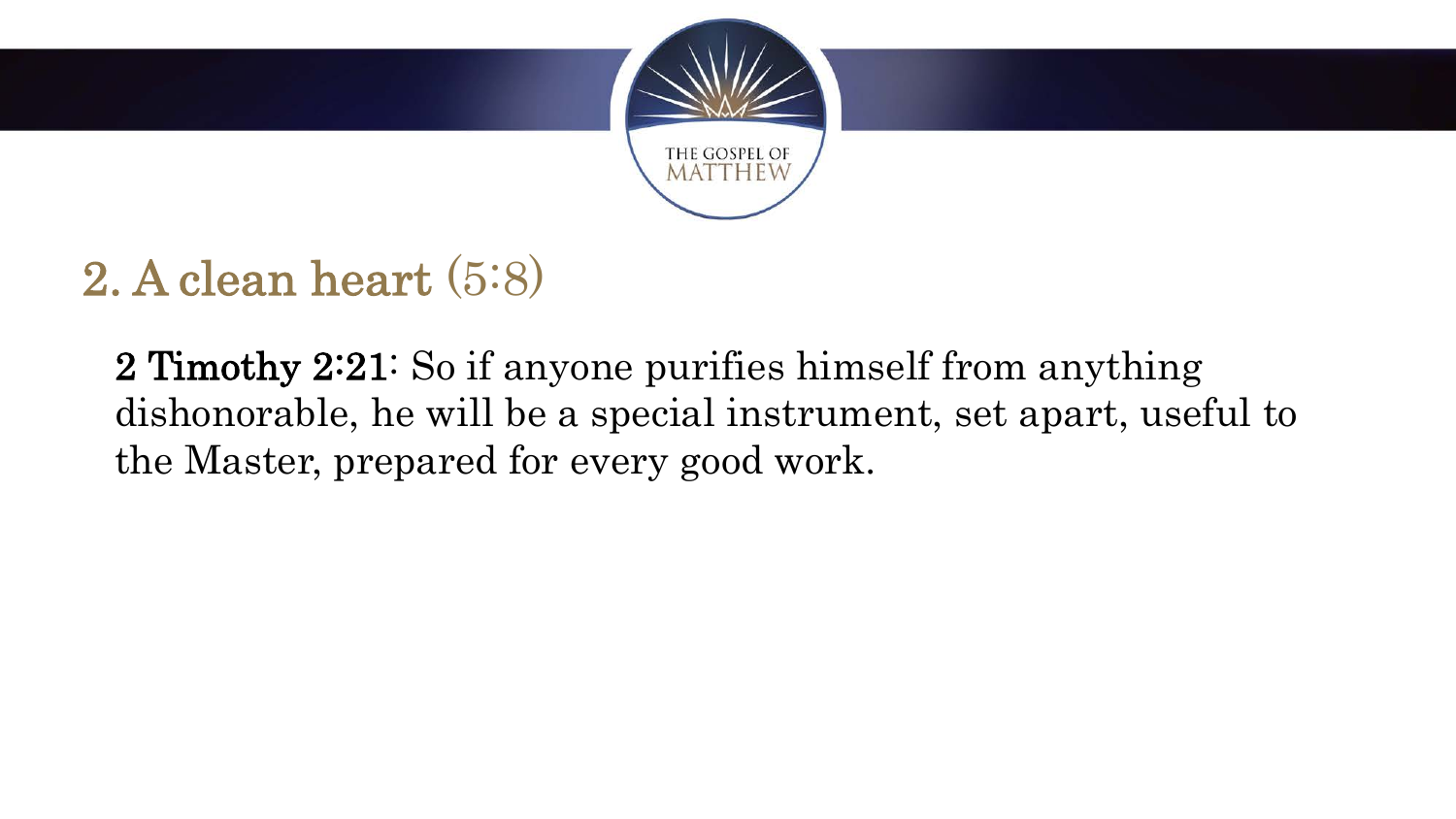

John 14:9: "Whoever has seen me has seen the Father."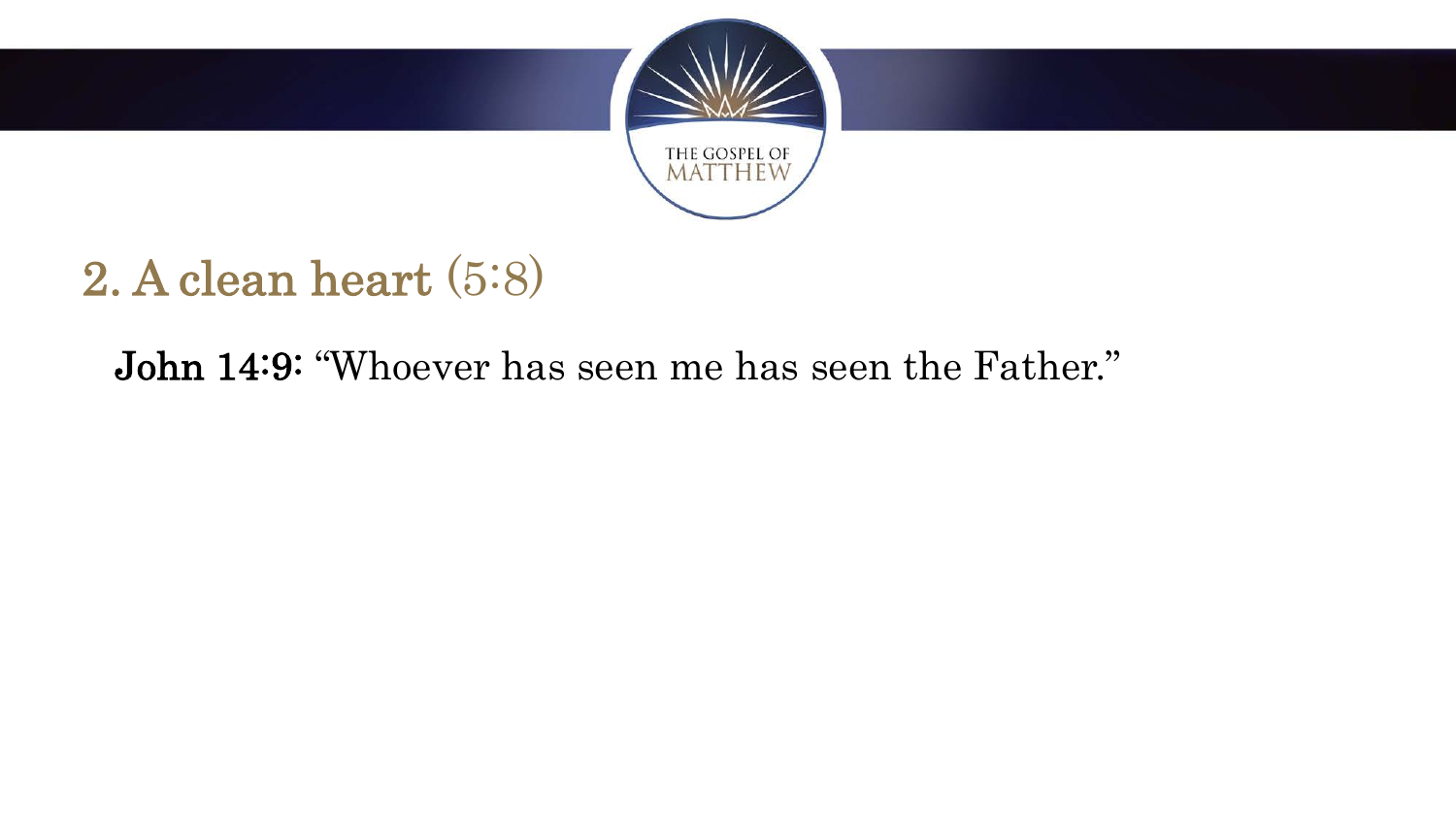

Hebrews 12:14: Strive for peace with everyone, and for the holiness without which no one will see the Lord.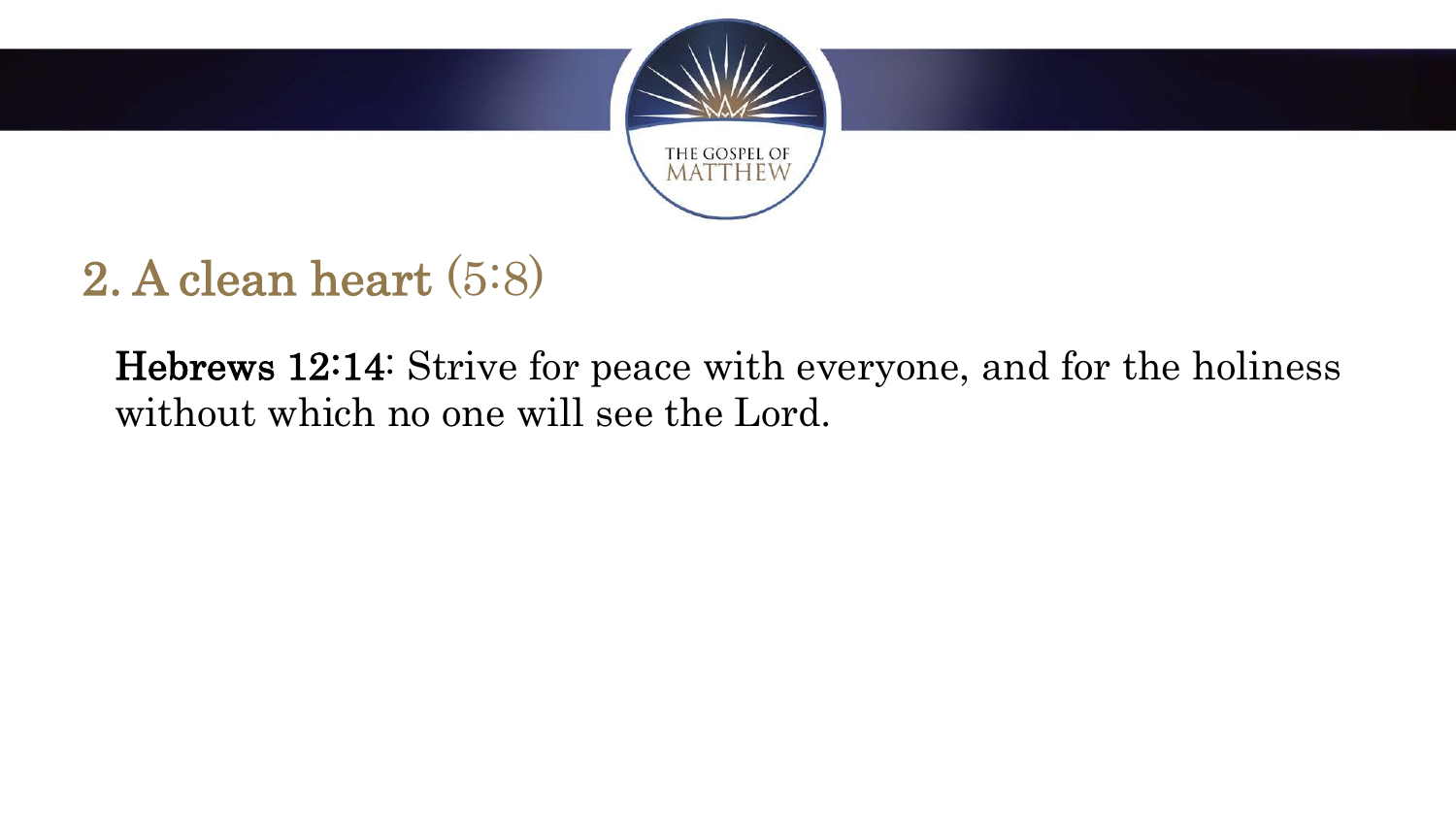

1 Corinthians 13:12: For now we see in a mirror dimly, but then face to face. Now I know in part; then I shall know fully, even as I have been fully known.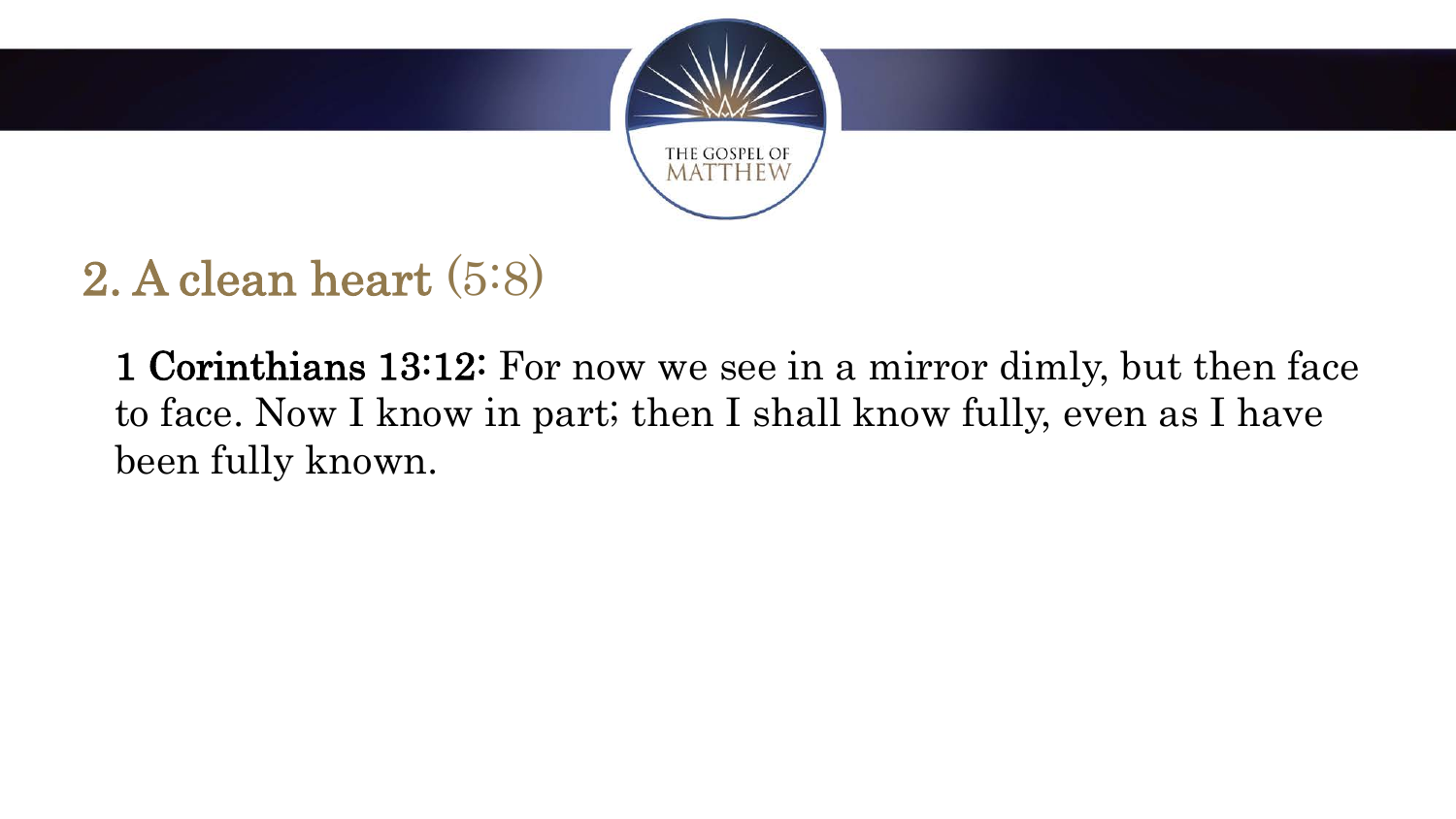

1 Corinthians 13:12: For now we see in a mirror dimly, but then face to face. Now I know in part; then I shall know fully, even as I have been fully known.

Revelation 22:4: They will see his face.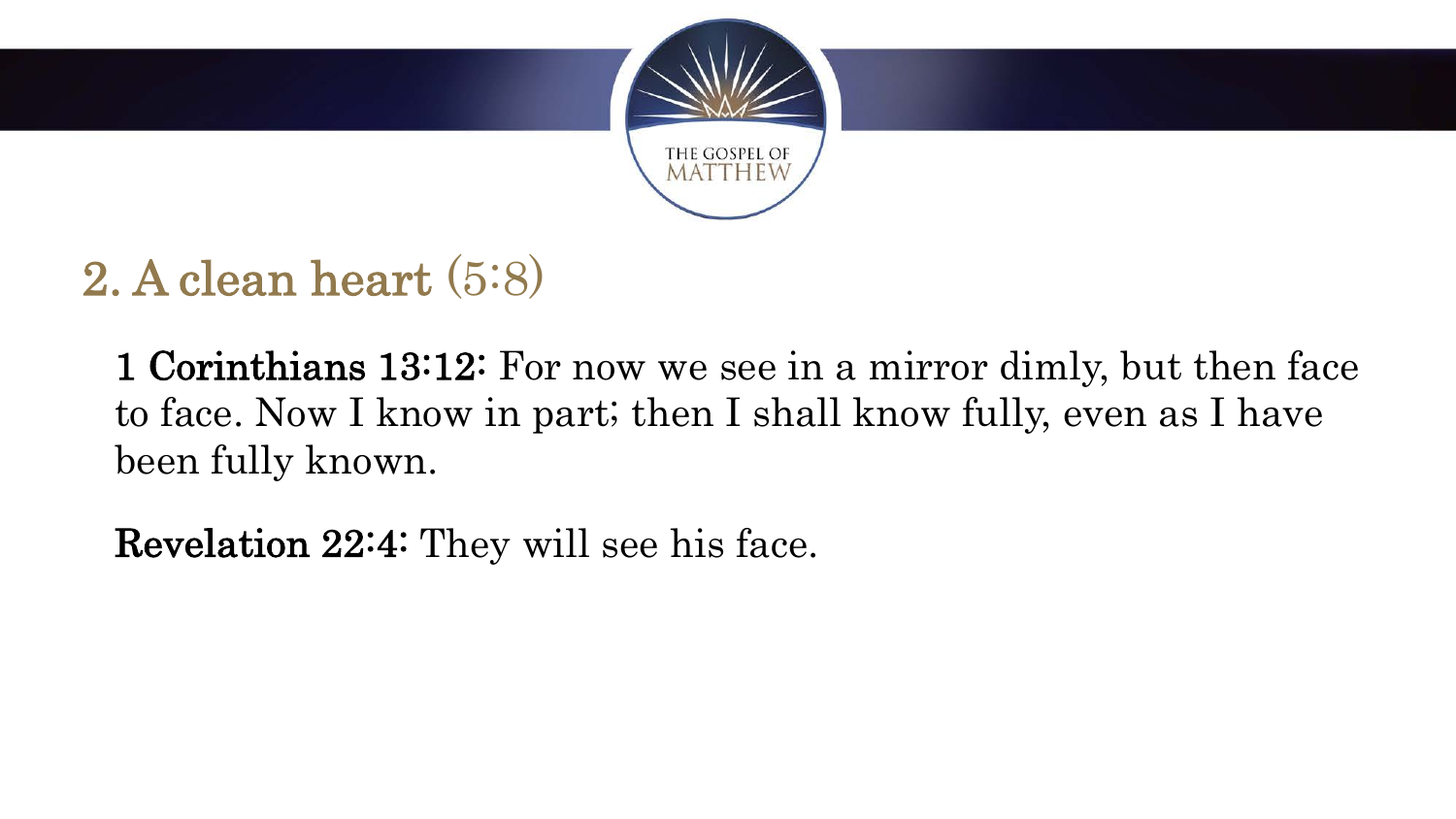

1 John 3:2: We know that when he appears, we will be like him because we will see him as he is.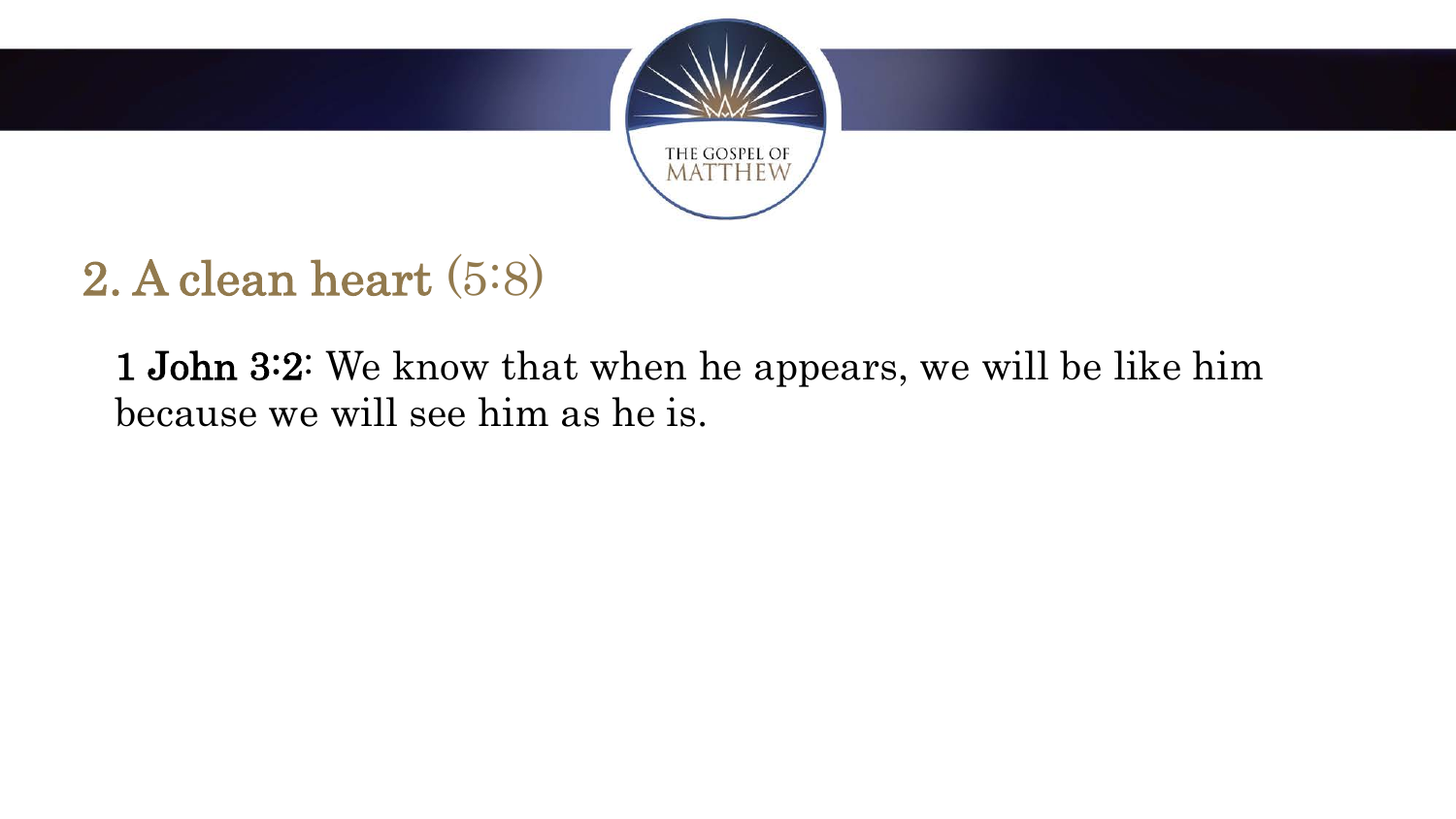

1 John 3:2: We know that when he appears, we will be like him because we will see him as he is.

1 John 3:3: And everyone who has this hope in him purifies himself just as he is pure.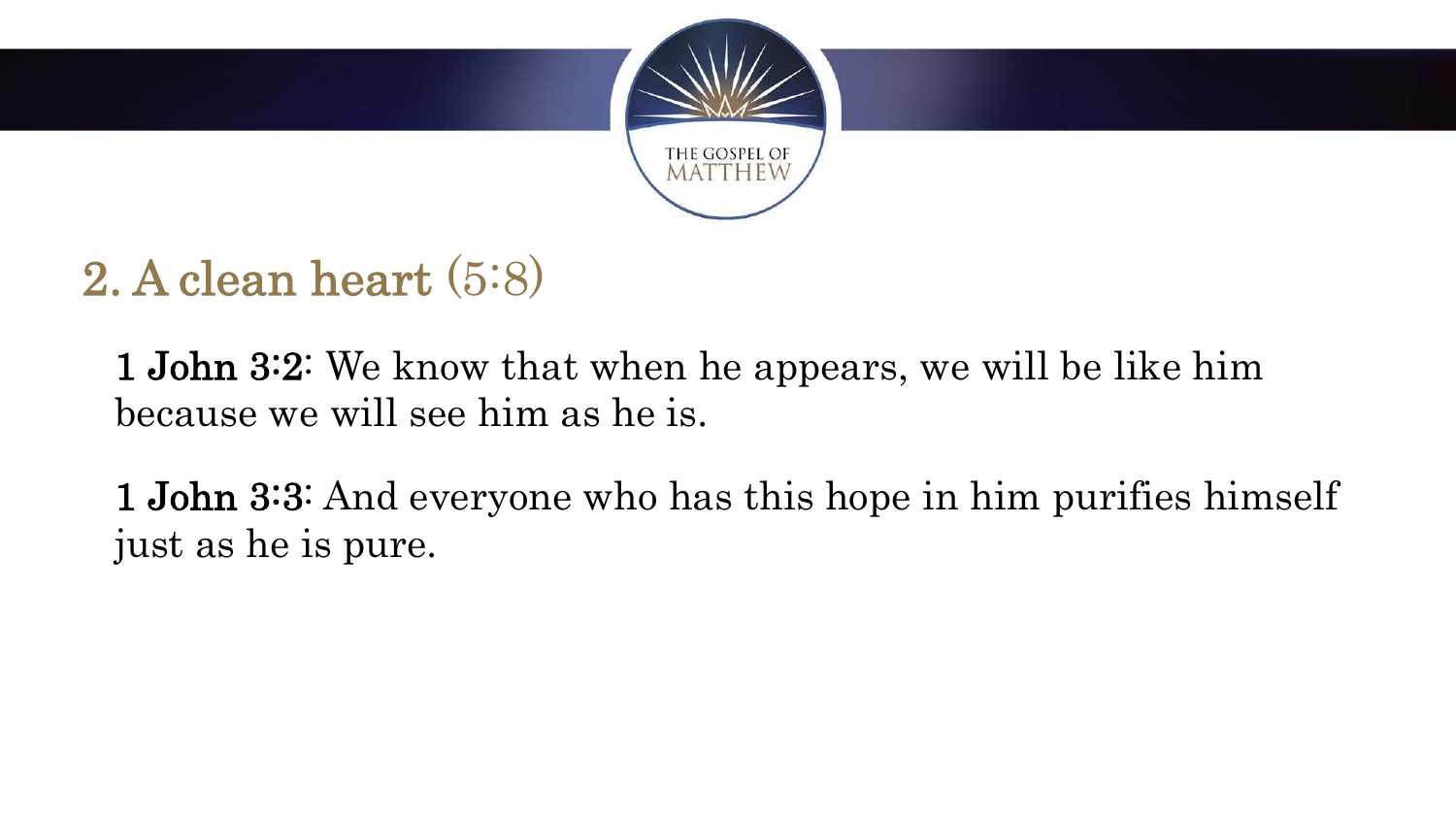

<sup>9</sup> Blessed are the peacemakers, for they shall be called sons of God.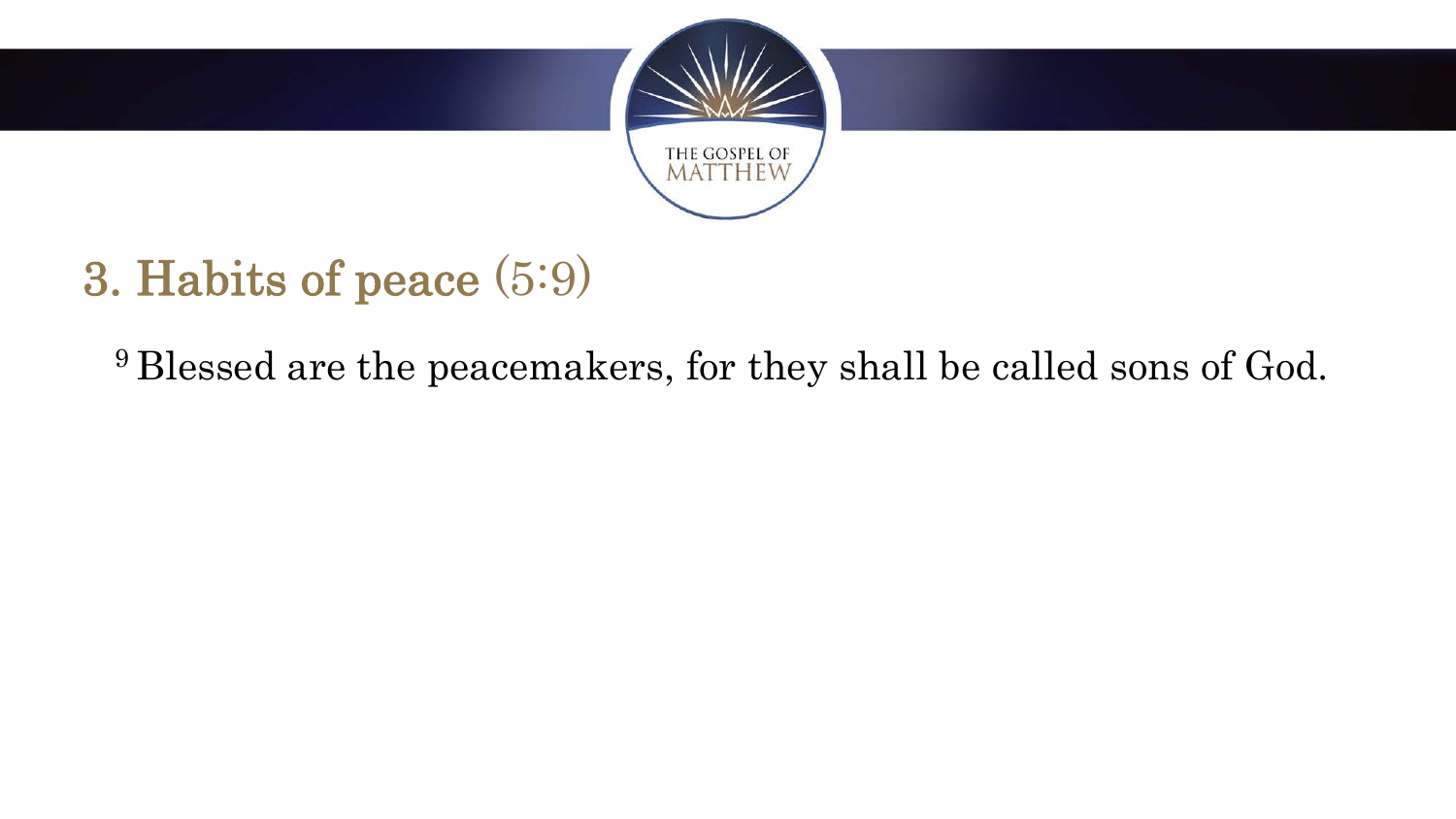

1) Conflict is both an obstacle and an opportunity.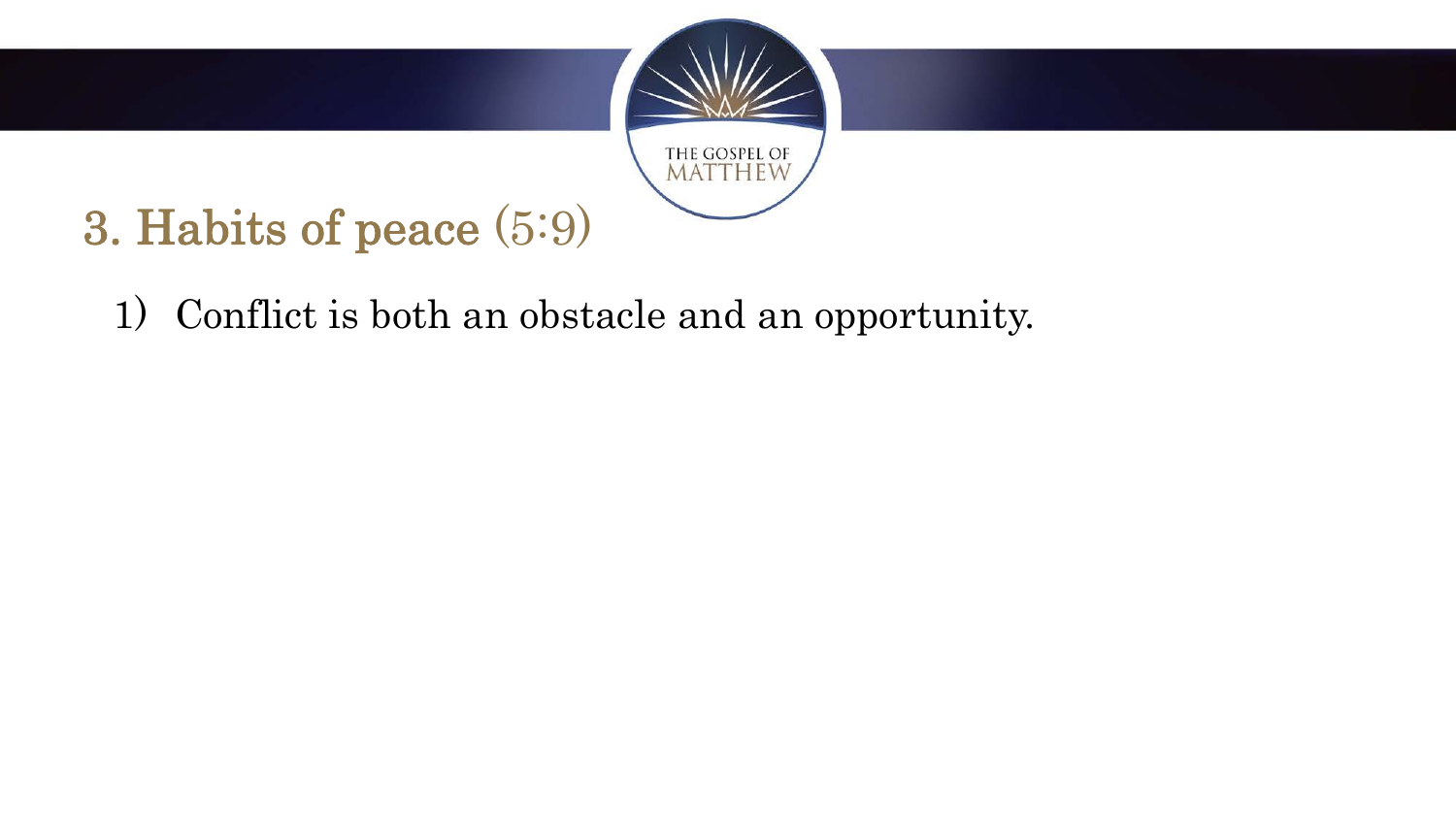

- 1) Conflict is both an obstacle and an opportunity.
- 2) Conflict grows when desires become demands.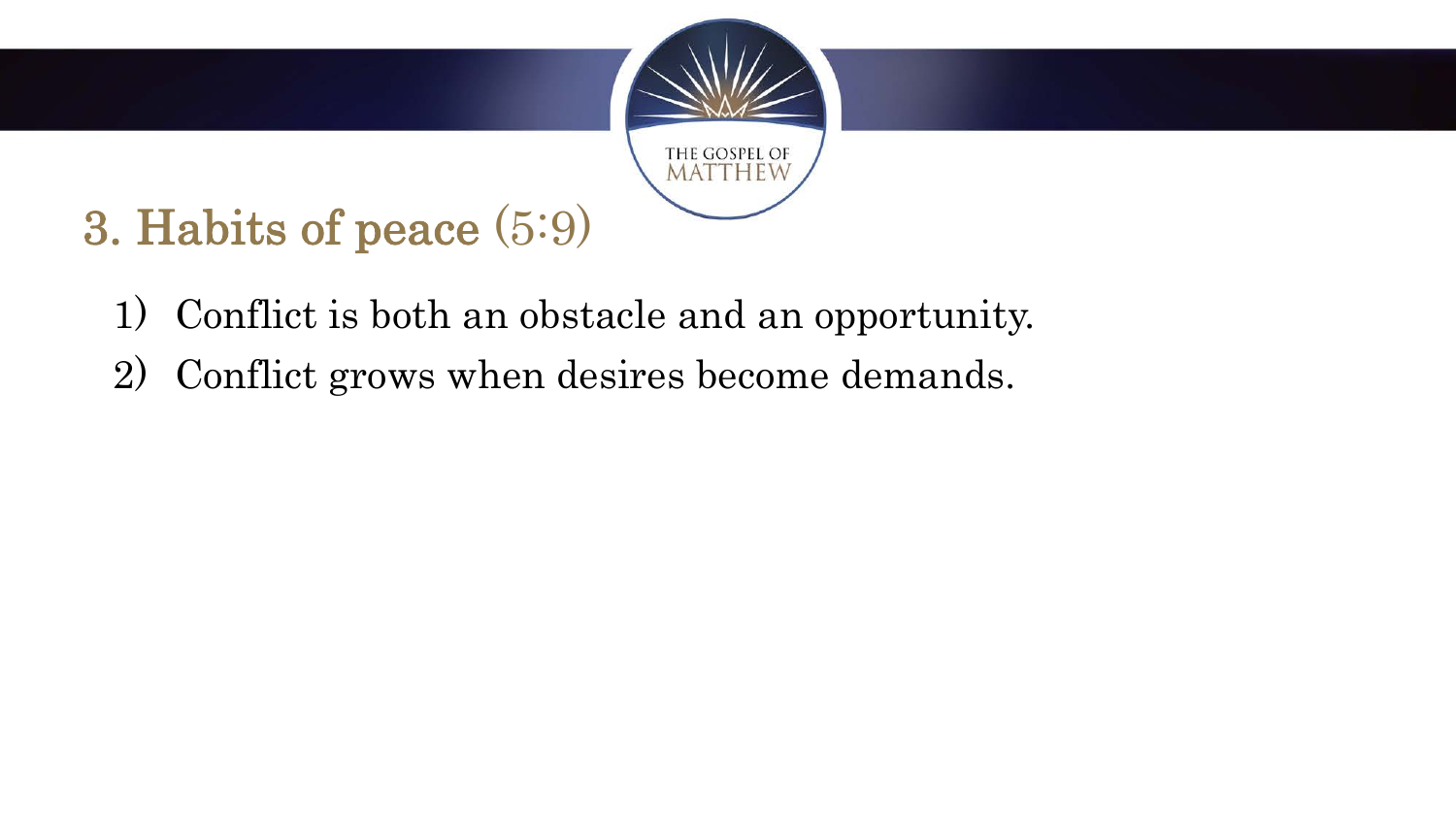

**James 4:1:** What causes quarrels and what causes fights among you? Is it not this, that your passions are at war within you?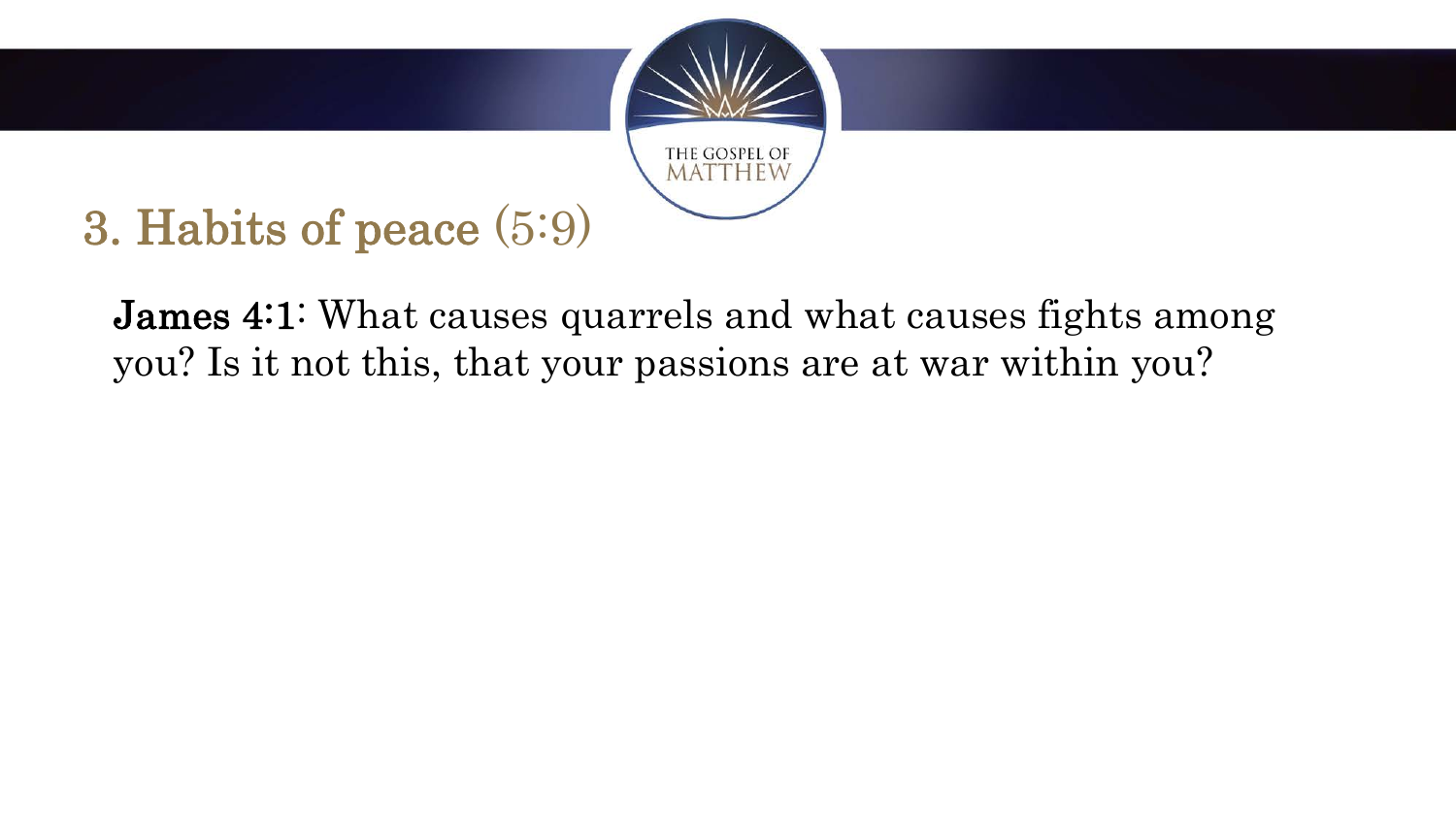

## $desire \rightarrow demand \rightarrow need \rightarrow$  $expectation \rightarrow disappointment \rightarrow punishment$

— Paul Tripp, Instruments in the Redeemer's Hands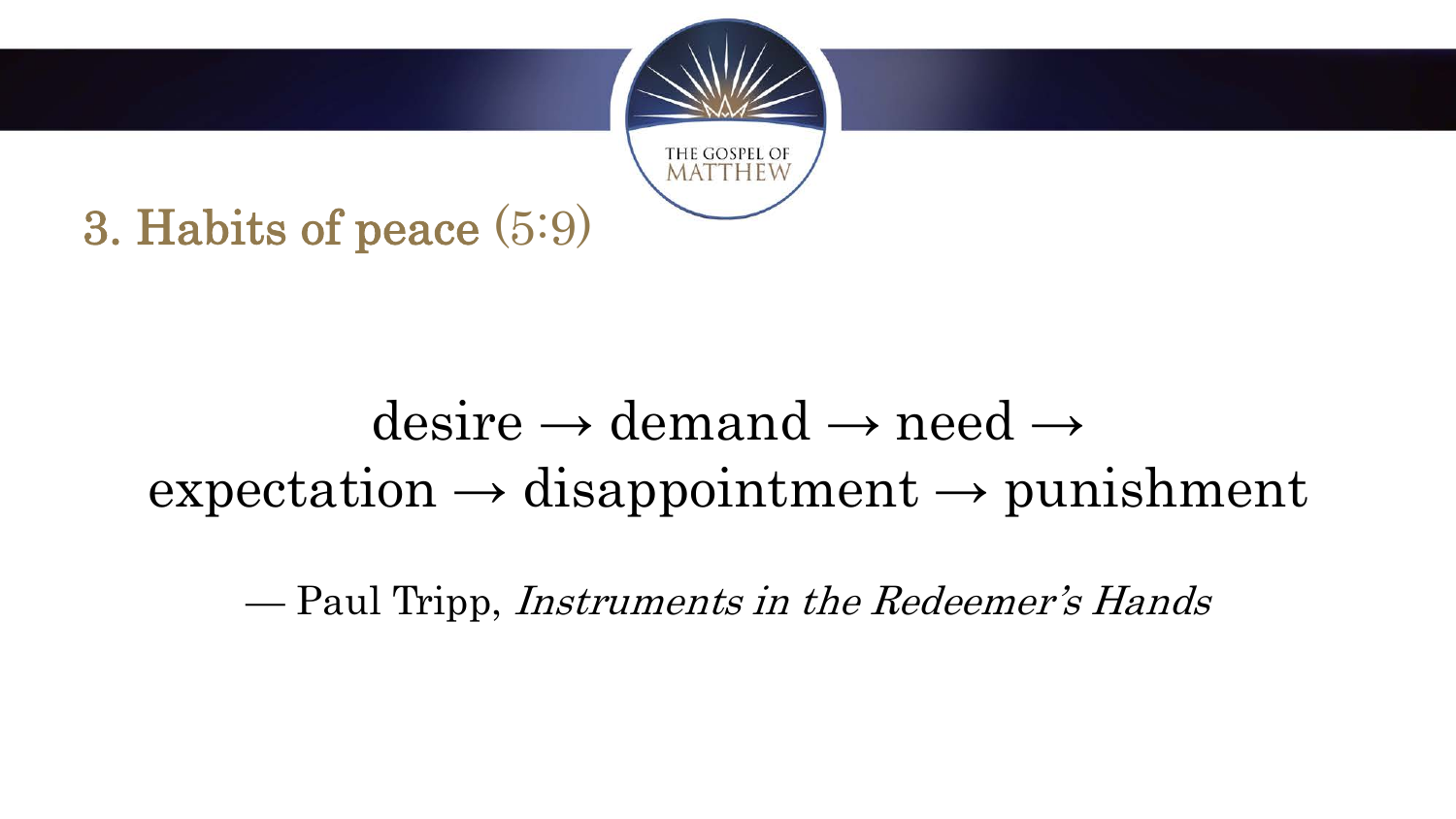

- 1) Conflict is both an obstacle and an opportunity.
- 2) Conflict grows when desires become demands.
- 3) In conflict, we're tempted to fight or flee.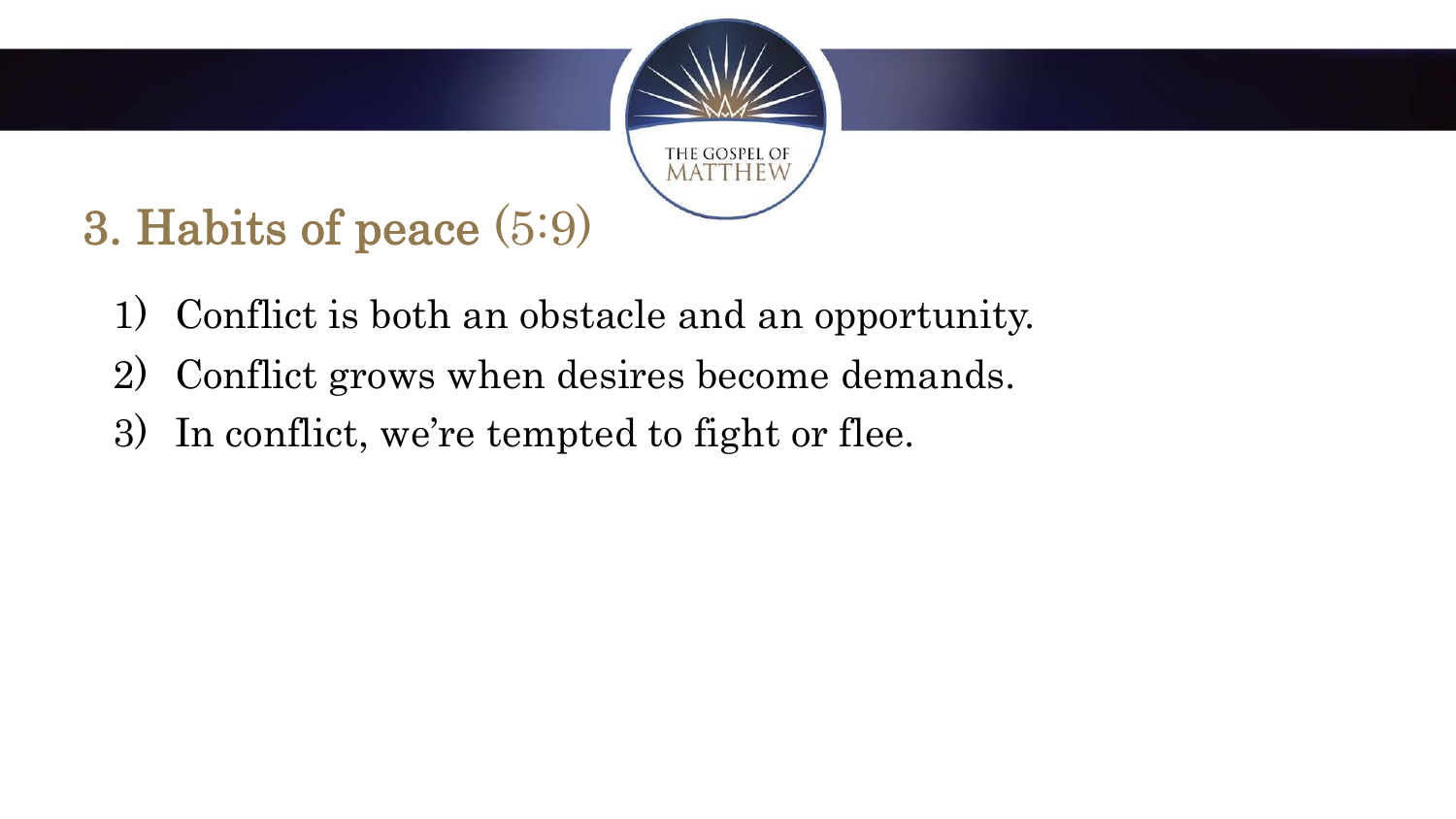

- 1) Conflict is both an obstacle and an opportunity.
- 2) Conflict grows when desires become demands.
- 3) In conflict, we're tempted to fight or flee.
- 4) God calls us to deep peace, not cheap peace.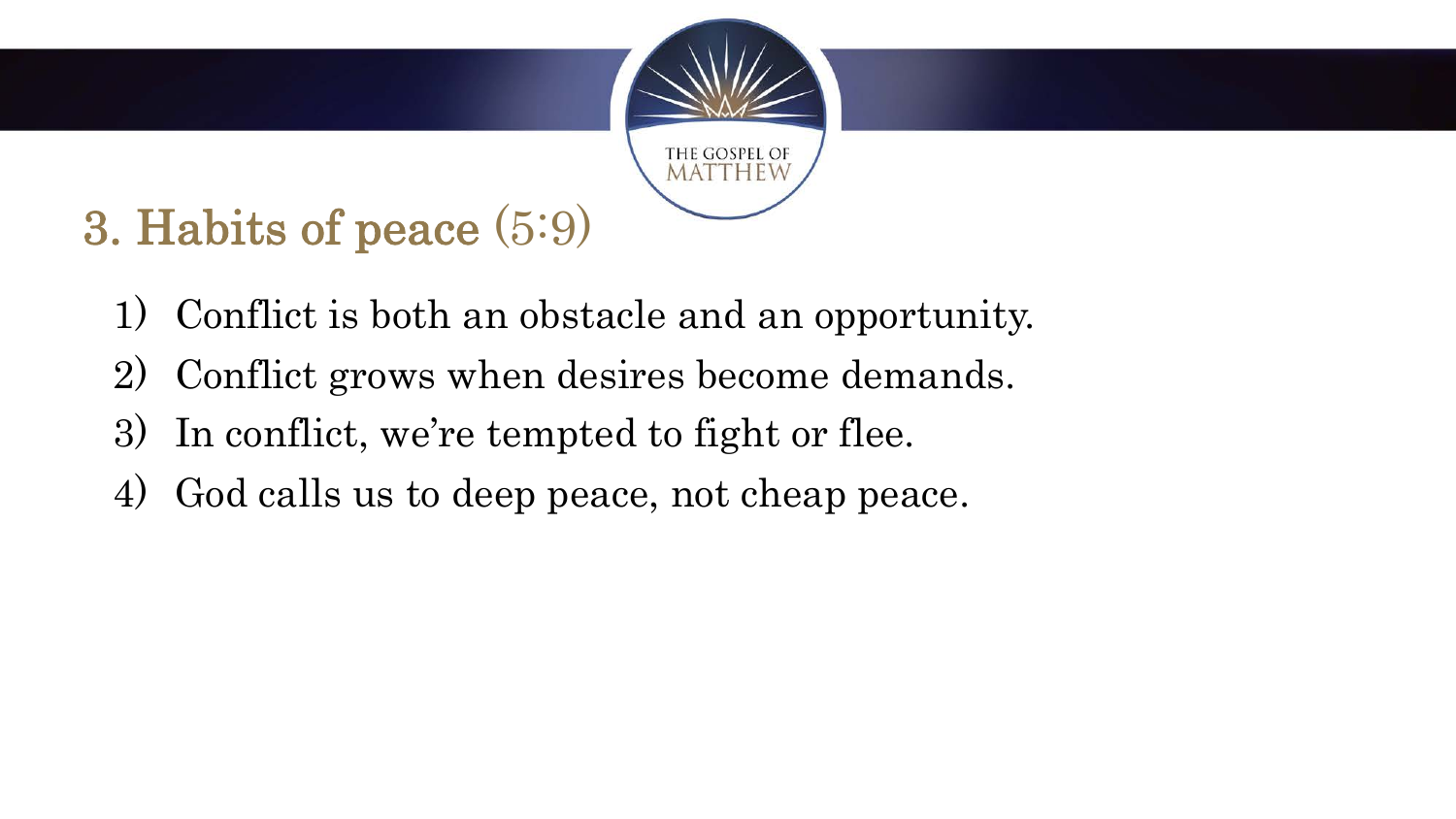

- 1) Conflict is both an obstacle and an opportunity.
- 2) Conflict grows when desires become demands.
- 3) In conflict, we're tempted to fight or flee.
- 4) God calls us to deep peace, not cheap peace.
- 5) Reconciliation is often a process, not an event.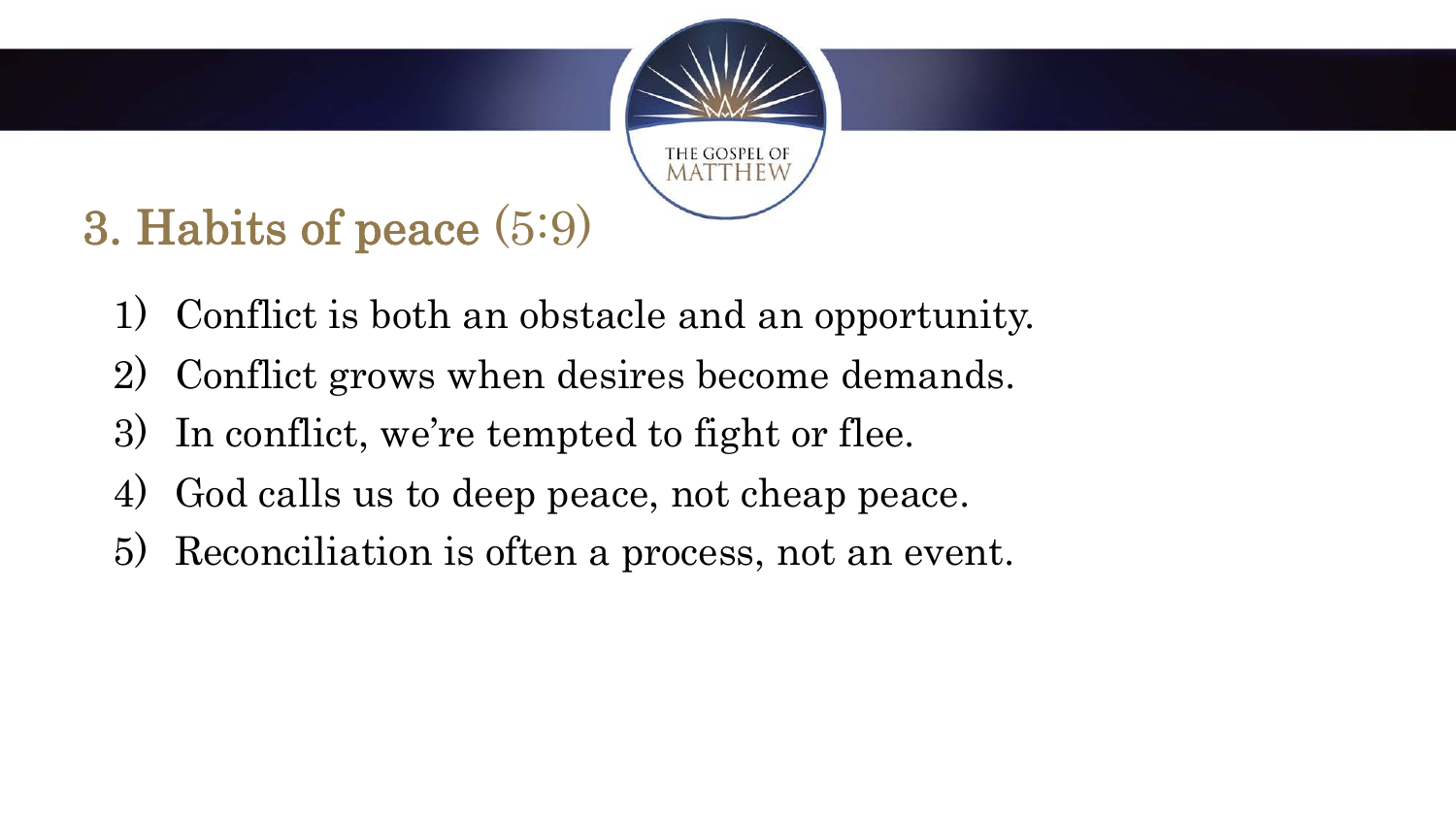

- 1) Conflict is both an obstacle and an opportunity.
- 2) Conflict grows when desires become demands.
- 3) In conflict, we're tempted to fight or flee.
- 4) God calls us to deep peace, not cheap peace.
- 5) Reconciliation is often a process, not an event.
- 6) Peacemakers pursue the ideal but understand the real.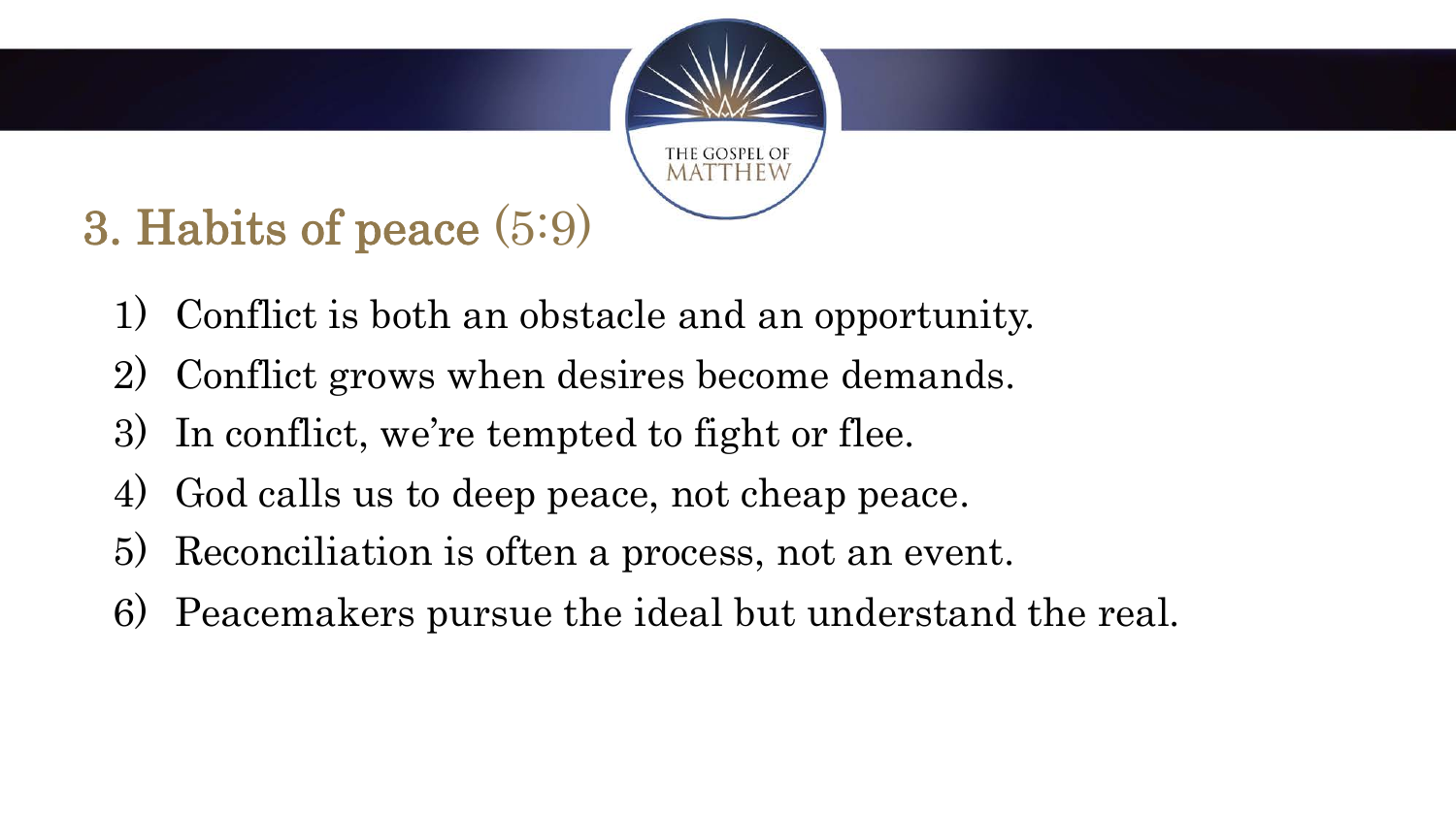

Hebrews 12:14: Strive for peace with everyone...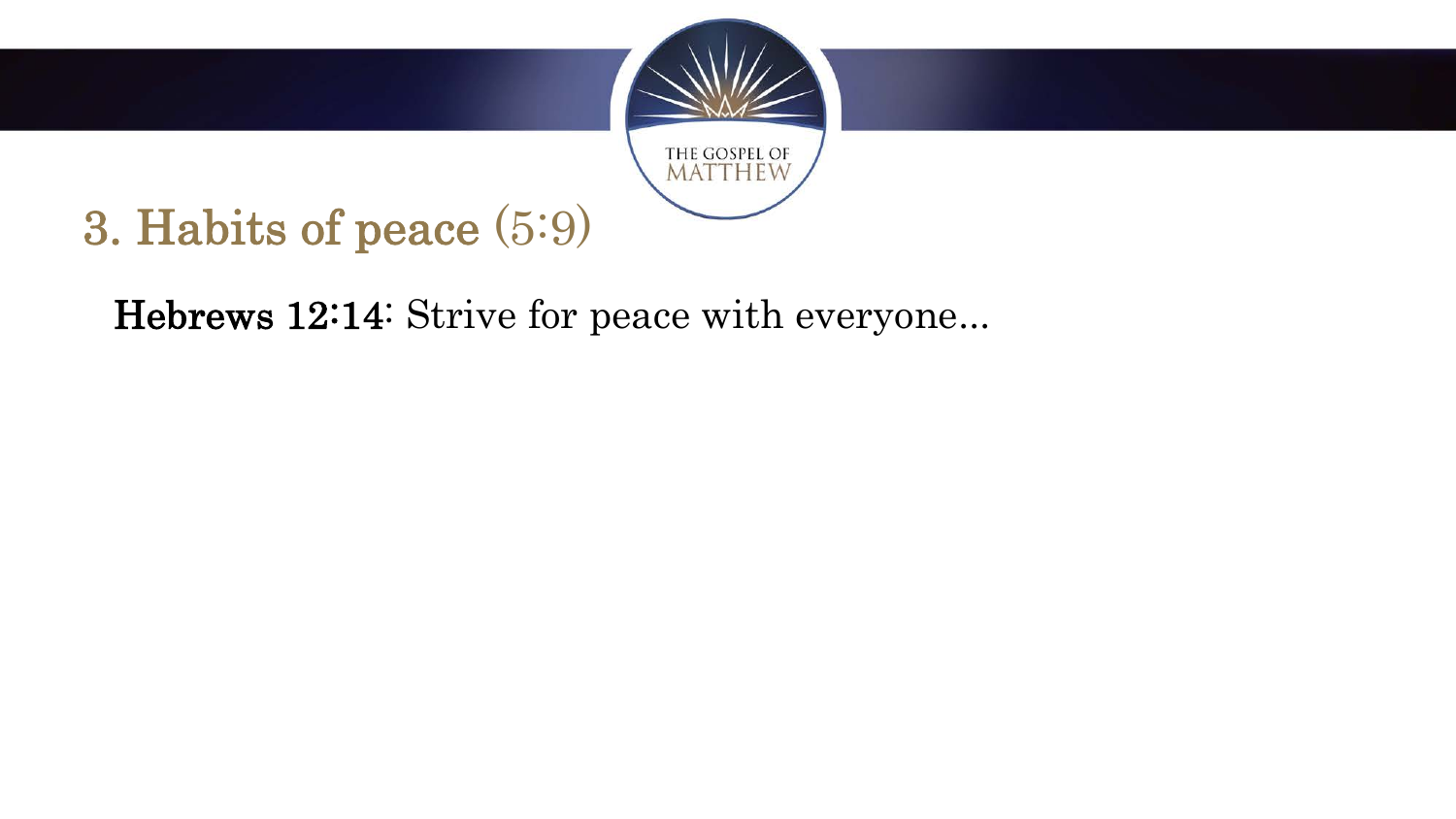

Romans 12:18: If possible, so far as it depends on you, live peaceably with all.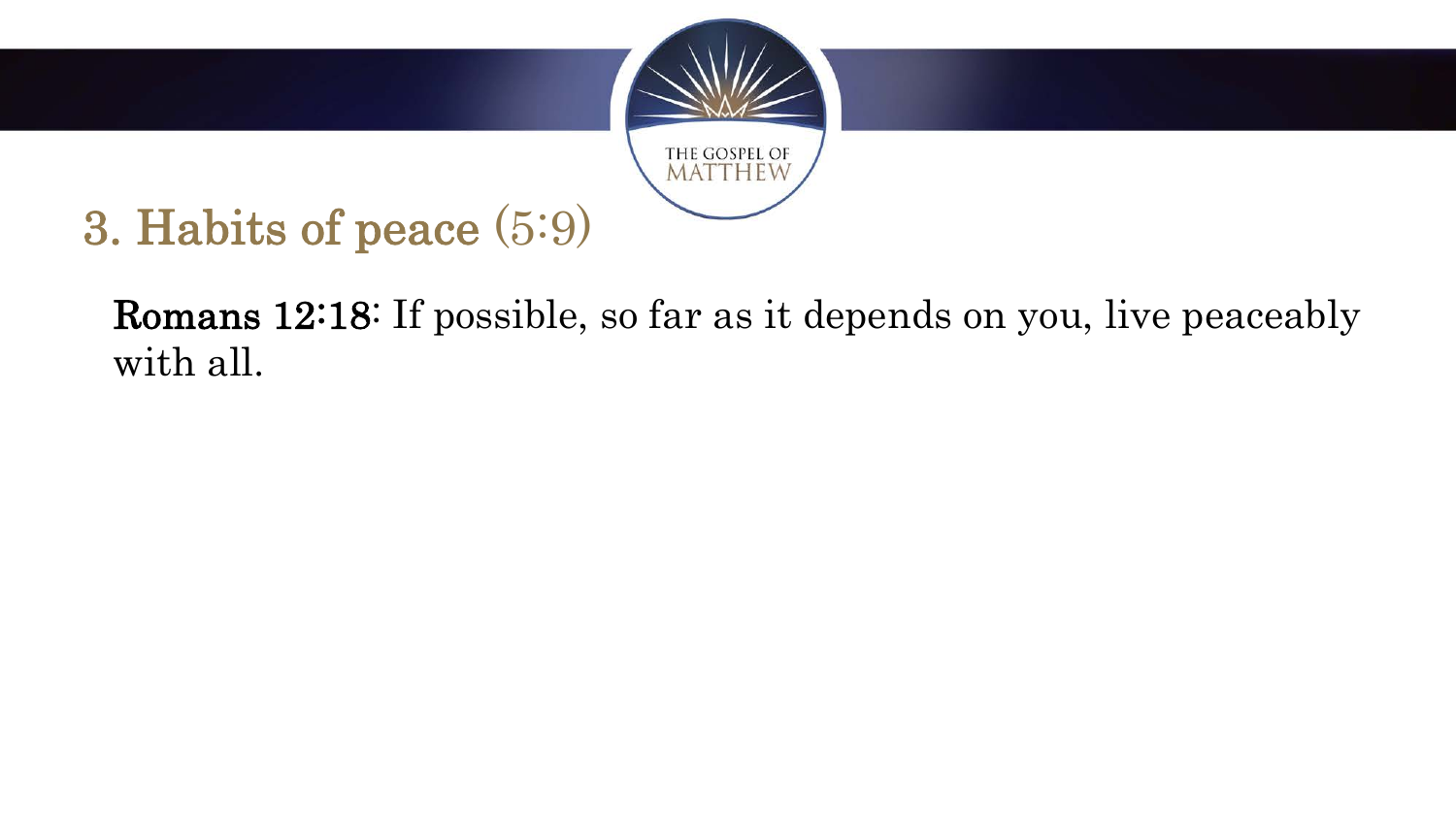

- 1) Conflict is both an obstacle and an opportunity.
- 2) Conflict grows when desires become demands.
- 3) In conflict, we're tempted to fight or flee.
- 4) God calls us to deep peace, not cheap peace.
- 5) Reconciliation is often a process, not an event.
- 6) Peacemakers pursue the ideal but understand the real.
- 7) Forgiveness is both an attitude and action.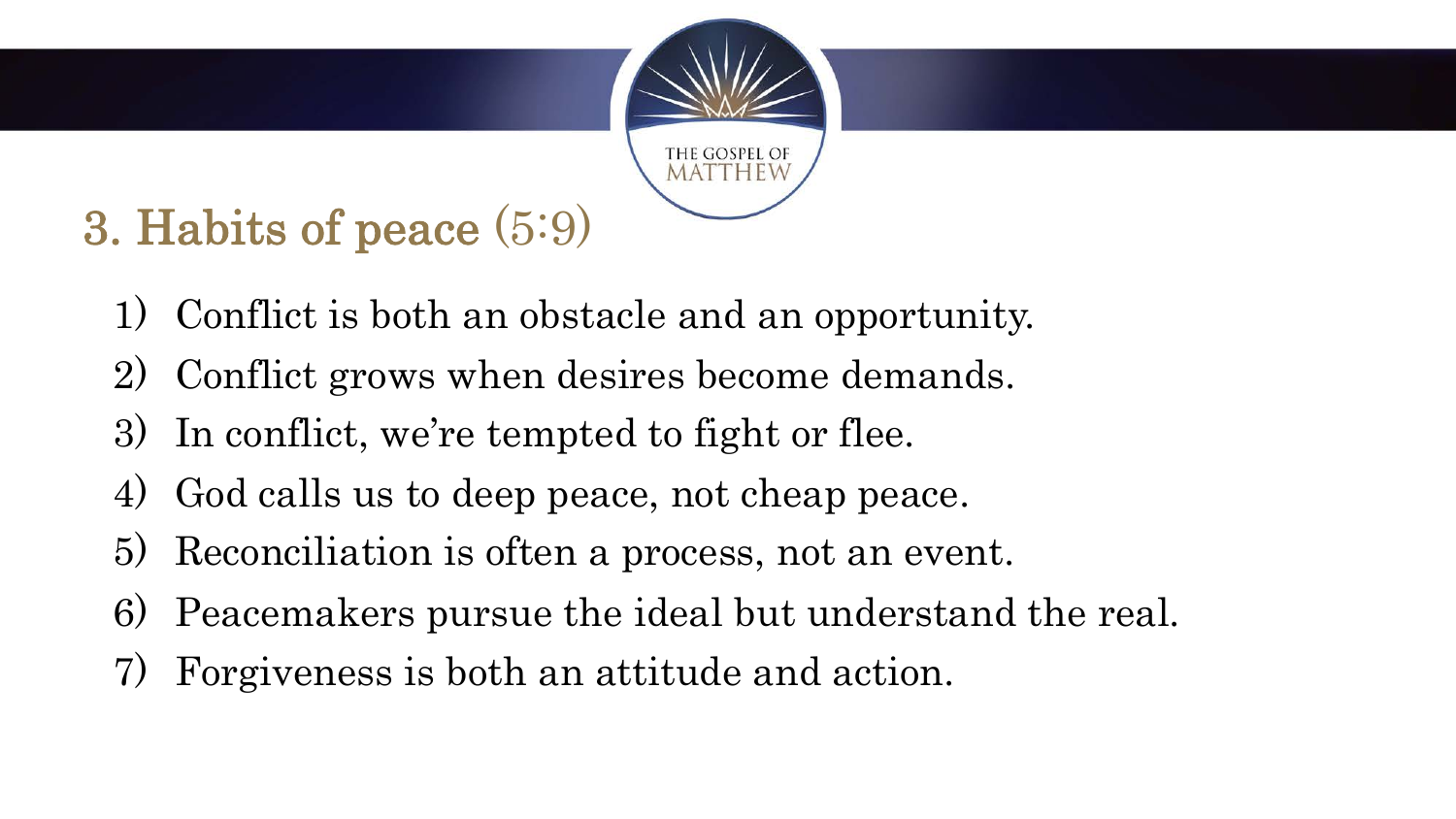

• Psalm 103:12: ... as far as the east is from the west, so far does he remove our transgressions from us.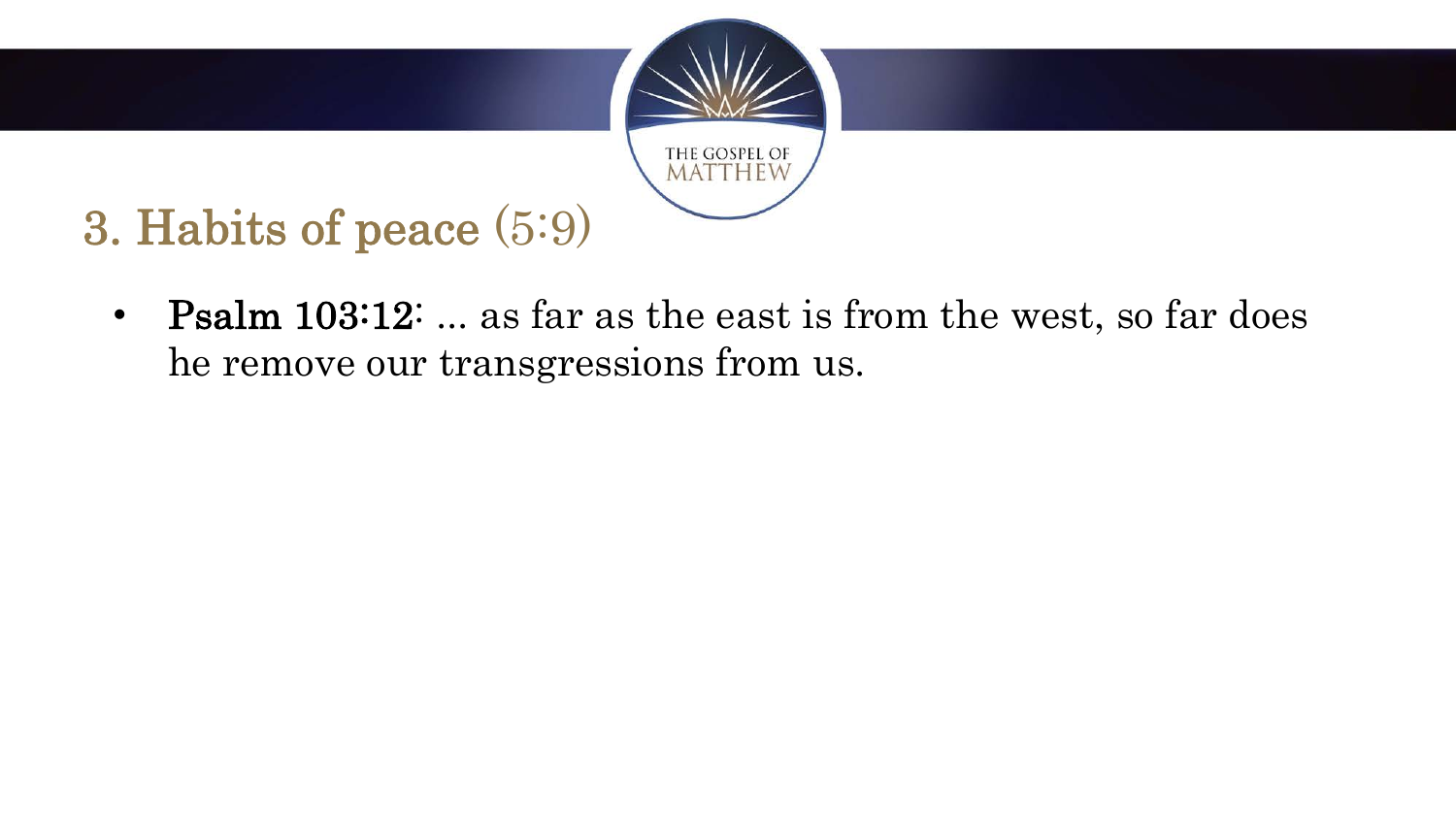

- Psalm 103:12: ... as far as the east is from the west, so far does he remove our transgressions from us.
- Hebrews 8:12: "I will remember their sins no more."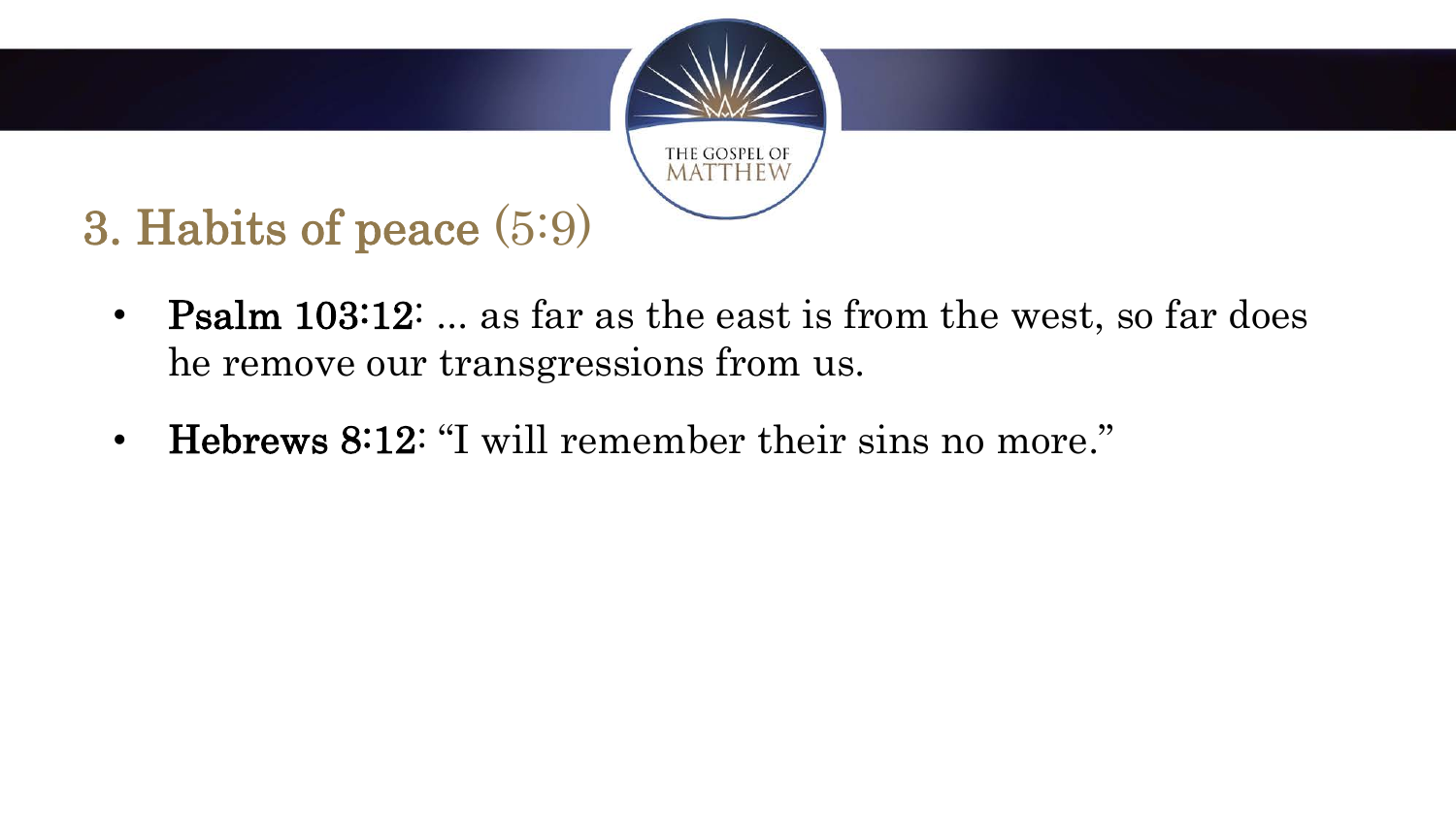

- Psalm 103:12: ... as far as the east is from the west, so far does he remove our transgressions from us.
- Hebrews 8:12: "I will remember their sins no more."
- Eph 4:32: Be kind to one another, tenderhearted, forgiving one another, as God in Christ forgave you.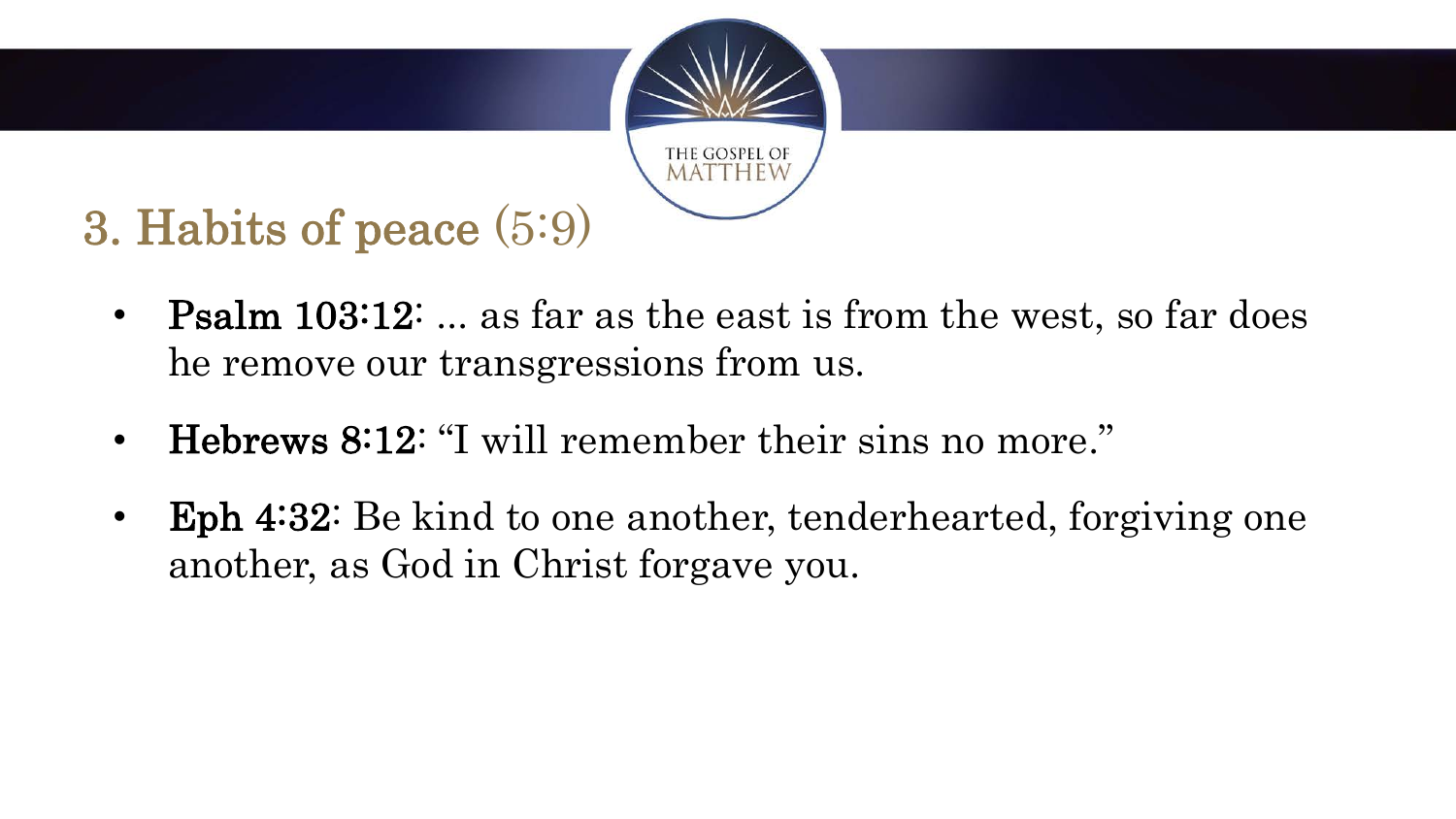

- 1) Conflict is both an obstacle and an opportunity.
- 2) Conflict grows when desires become demands.
- 3) In conflict, we're tempted to fight or flee.
- 4) God calls us to deep peace, not cheap peace.
- 5) Reconciliation is often a process, not an event.
- 6) Peacemakers pursue the ideal but understand the real.
- 7) Forgiveness is both an attitude and action.
- 8) Righteousness and peace are twin pillars in God's world.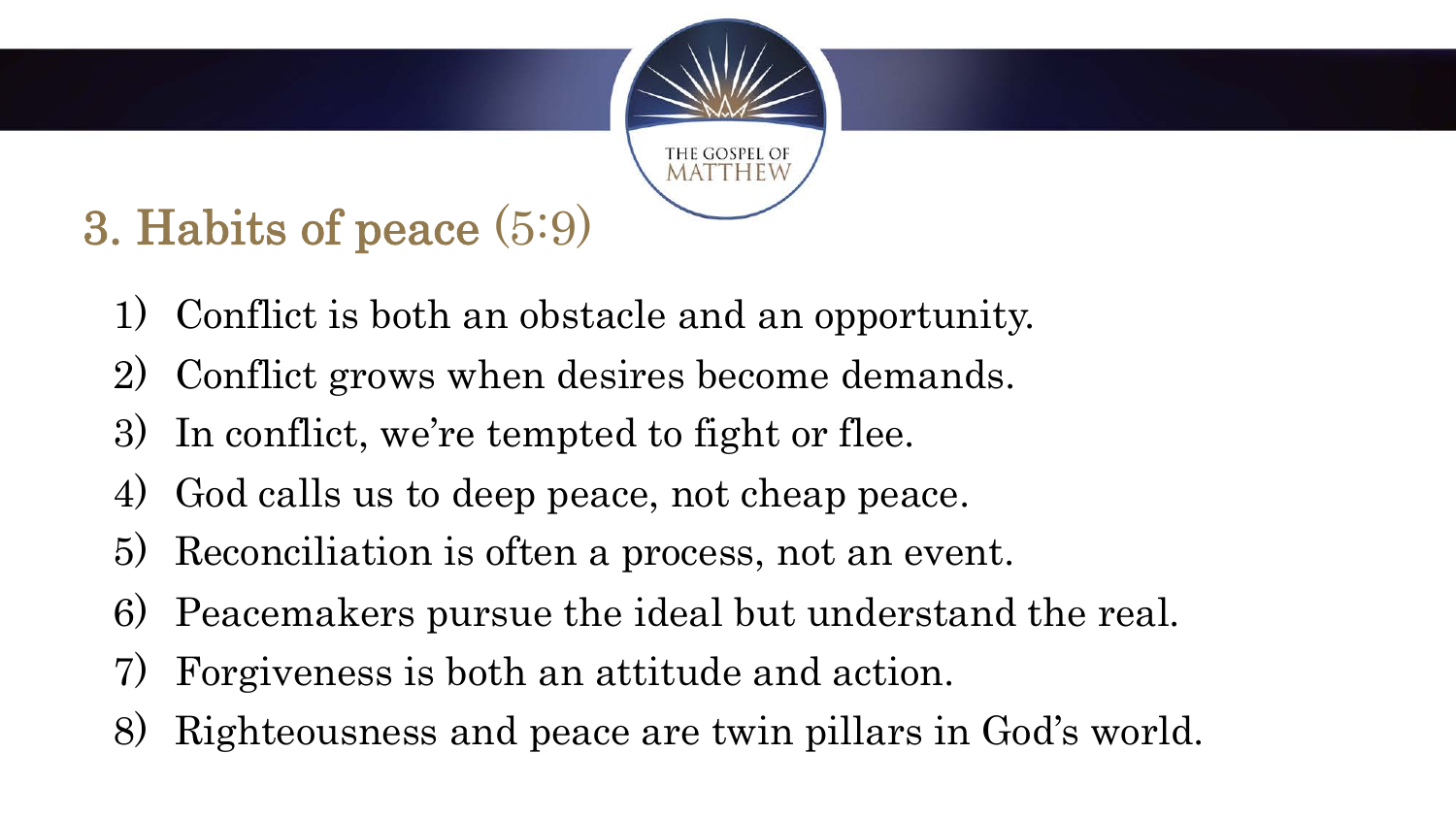

Isaiah 9:6: For to us a child is born, to us a son is given; and the government shall be upon his shoulder, and his name shall be called Wonderful Counselor, Mighty God, Everlasting Father, Prince of Peace.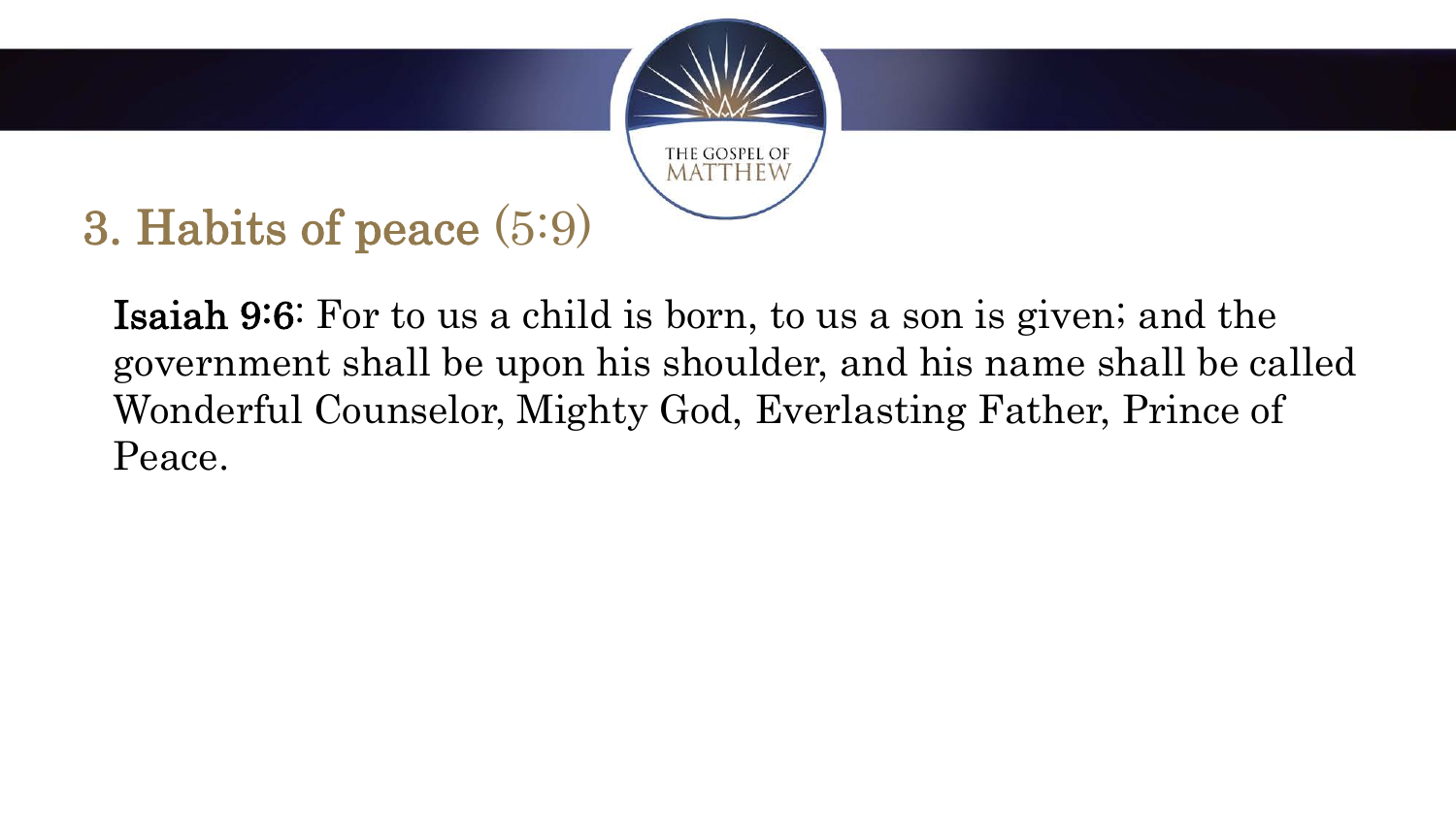

Isaiah 2:4: He will settle disputes among the nations and provide arbitration for many peoples. They will beat their swords into plows and their spears into pruning knives. Nation will not take up the sword against nation, and they will never again train for war.